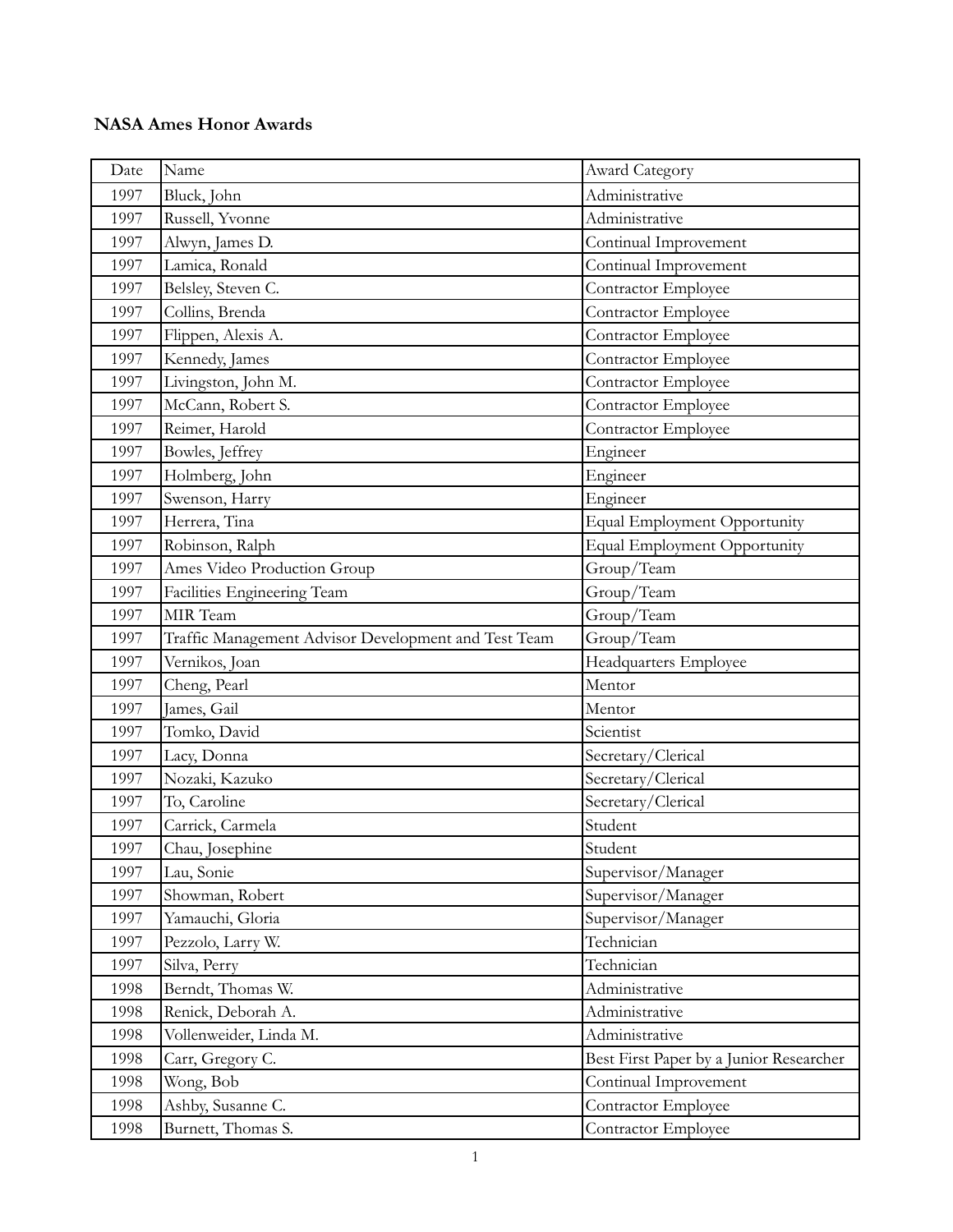| Date | Name                                                   | <b>Award Category</b>                   |
|------|--------------------------------------------------------|-----------------------------------------|
| 1998 | Clark, Mark                                            | Contractor Employee                     |
| 1998 | Derby, Michael R.                                      | Contractor Employee                     |
| 1998 | Gonzales, Lisa Marie                                   | Contractor Employee                     |
| 1998 | Jackson, Stephen                                       | Contractor Employee                     |
| 1998 | Kiris, Cetin                                           | Contractor Employee                     |
| 1998 | Ulbrich, Norbert M.                                    | Contractor Employee                     |
| 1998 | Van Aken, Johannes M.                                  | Contractor Employee                     |
| 1998 | Vaswig, Diane                                          | Contractor Employee                     |
| 1998 | Venkatapathy, Ethiraj                                  | Contractor Employee                     |
| 1998 | Boone, Alan R.                                         | Engineer                                |
| 1998 | Jensen, Scott                                          | Engineer                                |
| 1998 | Totah, Joseph J.                                       | Engineer                                |
| 1998 | Marlaire, Michael L.                                   | <b>Equal Employment Opportunity</b>     |
| 1998 | Ames Deep Space 1 Remote Agent Team                    | Group/Team                              |
| 1998 | Joint Strike Fighter Simulation Project Team           | Group/Team                              |
| 1998 | Transport Cab (TCAB) Project Team                      | Group/Team                              |
|      | Wind Tunnel and Simulation Divisions ISO Certification |                                         |
| 1998 | Team                                                   | Group/Team                              |
| 1998 | Stamper, William C.                                    | Headquarters Employee                   |
| 1998 | Lozito, Sandra C.                                      | Mentor                                  |
| 1998 | Mallinson, Mark                                        | Mentor                                  |
| 1998 | Chackerian, Charles Jr.                                | Scientist                               |
| 1998 | Rochette, Ginny                                        | Secretary/Clerical                      |
| 1998 | Stathes, Margie                                        | Secretary/Clerical                      |
| 1998 | Wilden, Hope T.                                        | Secretary/Clerical                      |
| 1998 | Chau, Kellie A.                                        | Student                                 |
| 1998 | Nickson, Akili P.                                      | Student                                 |
| 1998 | Davis, Sanford S.                                      | Supervisor/Manager                      |
| 1998 | Warmbrodt, William G.                                  | Supervisor/Manager                      |
| 1998 | Goldwater, Danielle J.                                 | <b>Technical Support</b>                |
| 1998 | Caires, Samuel                                         | Technician                              |
| 1998 | Chun, William K.                                       | Technician                              |
| 1999 | Haines, Lynda L.                                       | Administrative                          |
| 1999 | Lefler, Mark E.                                        | Administrative                          |
| 1999 | Nogales-Liang, Teri M.                                 | Administrative                          |
| 1999 | Atkins, Stephen C.                                     | Best First Paper by a Junior Researcher |
| 1999 | Aiken, Angela M.                                       | Contractor Employee                     |
| 1999 | Begault, Durand R.                                     | Contractor Employee                     |
| 1999 | Bernstein, MAX P.                                      | Contractor Employee                     |
| 1999 | Condon, Greg W.                                        | Contractor Employee                     |
| 1999 | Haddad, Farid B.                                       | Contractor Employee                     |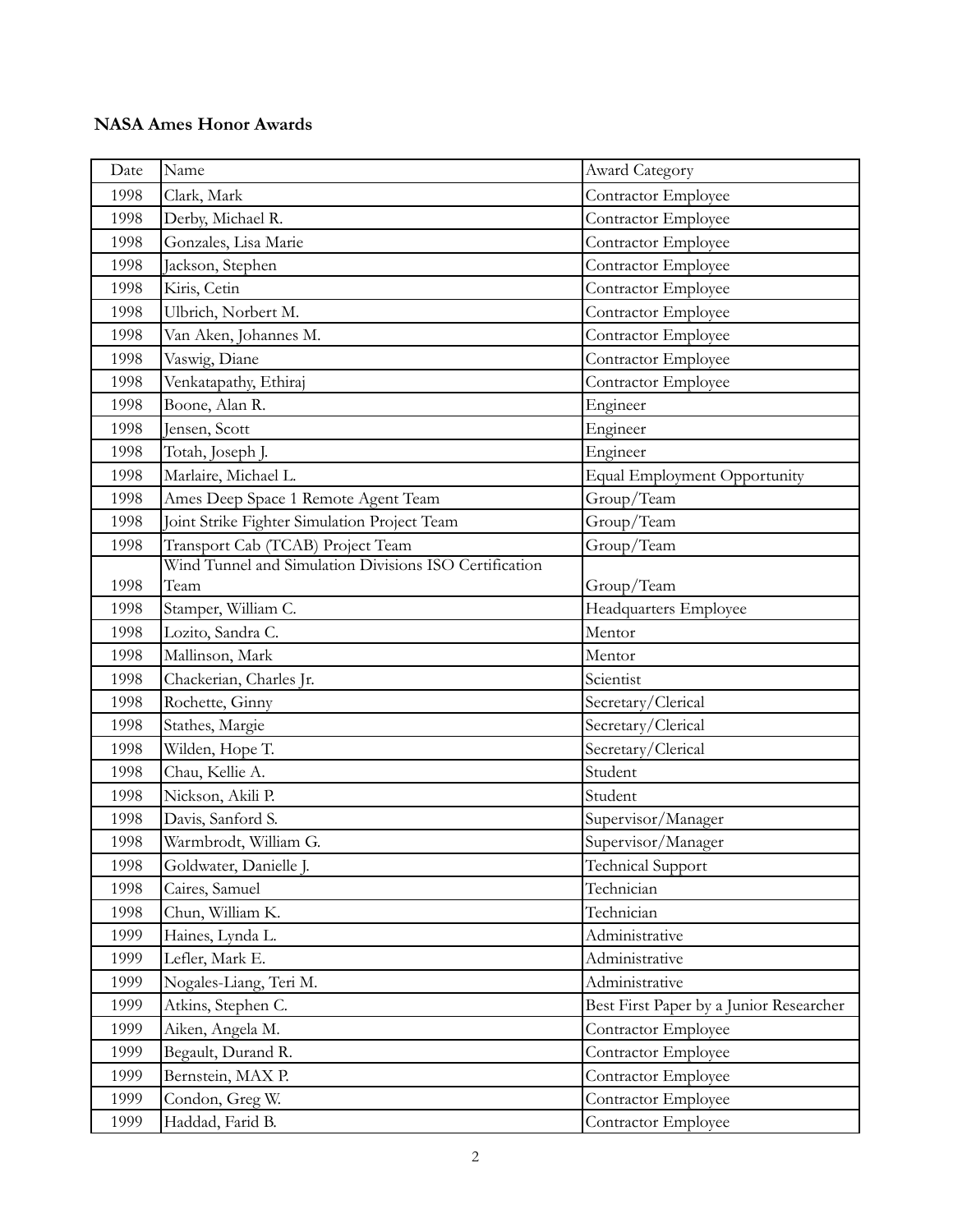| Date | Name                                 | Award Category                      |
|------|--------------------------------------|-------------------------------------|
| 1999 | Stassart, Philippe A.                | Contractor Employee                 |
| 1999 | Brown, Jeffrey L.                    | Engineer                            |
| 1999 | Lozier, David W.                     | Engineer                            |
| 1999 | Nguyen, Nhan T.                      | Engineer                            |
| 1999 | Monk, Janis D.                       | <b>Equal Employment Opportunity</b> |
| 1999 | Code J ISO Team                      | Group/Team                          |
| 1999 | ISO 9001 Project Implementation Team | Group/Team                          |
| 1999 | Lunar Prospector Navigation Team     | Group/Team                          |
| 1999 | Lunar Prospector Science Team        | Group/Team                          |
| 1999 | The ISO Documentation Tiger Team     | Group/Team                          |
| 1999 | Humphrey, Sue M.                     | Headquarters Employee               |
| 1999 | Coleman, Jana M.                     | Mentor                              |
| 1999 | Denery, Dallas G.                    | Mentor                              |
| 1999 | Perry, John N.                       | Mentor                              |
| 1999 | Kasser, Kelly J.                     | Safety and Environment              |
| 1999 | Giver, Lawrence P.                   | Scientist                           |
| 1999 | Lacy, Donna Z.                       | Secretary/Clerical                  |
| 1999 | Prosper, Shirley K.                  | Secretary/Clerical                  |
| 1999 | Vanzytveld, Rose M.                  | Secretary/Clerical                  |
| 1999 | Wilson, Debbie C.                    | Secretary/Clerical                  |
| 1999 | Landewe, Michael J.                  | Student                             |
| 1999 | Finger, Herbert J.                   | Supervisor/Manager                  |
| 1999 | Herbert, Clinton G. Jr.              | Supervisor/Manager                  |
| 1999 | Humbert, John E.                     | Supervisor/Manager                  |
| 1999 | Terlep, Astrid L.                    | <b>Technical Support</b>            |
| 1999 | Toner, Richard R.                    | Technician                          |
| 1999 | Walker, Robert L.                    | Technician                          |
| 1999 | Cowings, Patricia S.                 | <b>Technology Development</b>       |
| 2000 | McCalment, Barbara L.                | Administrative                      |
| 2000 | Bravo, Mary E.                       | Administrative                      |
| 2000 | Baer, Lisa A.                        | Contractor Employee                 |
| 2000 | Bogdanoff, David W.                  | Contractor Employee                 |
| 2000 | Gage, Peter J.                       | Contractor Employee                 |
| 2000 | Hover, Judy L.                       | Contractor Employee                 |
| 2000 | Jones, Fred M.                       | Contractor Employee                 |
| 2000 | Ma, Mathias                          | Contractor Employee                 |
| 2000 | Raburn, Lynette I.                   | Contractor Employee                 |
| 2000 | Thorell, Lisa                        | <b>Contractor Employee</b>          |
| 2000 | Holmes, Robert E.                    | Engineer                            |
| 2000 | Young, Larry A.                      | Engineer                            |
| 2000 | Johnson, Sheila A.                   | <b>Equal Employment Opportunity</b> |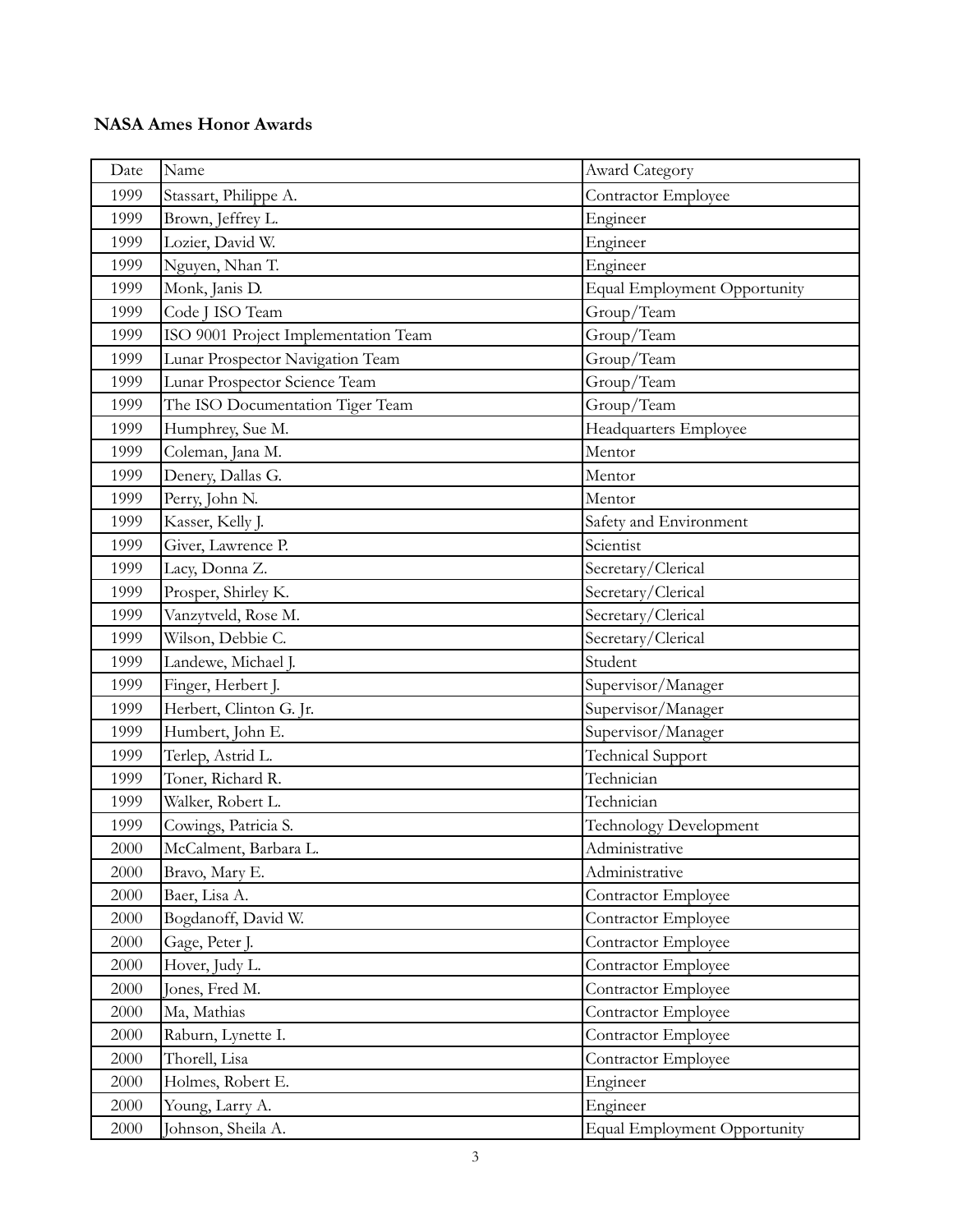| Date | Name                                                         | <b>Award Category</b>            |
|------|--------------------------------------------------------------|----------------------------------|
| 2000 | Astrobiology Leonid Mission Project Team                     | Group/Team                       |
| 2000 | Distributed Air/Ground-Traffic Management Planning Team      | Group/Team                       |
| 2000 | LOFT Debriefing Team                                         | Group/Team                       |
| 2000 | NASA Astrobiology Institute (NAI) Central Team               | Group/Team                       |
| 2000 | NASA FutureFlight Central (FFC) Team                         | Group/Team                       |
| 2000 | Pseudo Aircraft System (PAS) Software Development Team       | Group/Team                       |
| 2000 | Meyer, Michael A.                                            | <b>Headquarters Employee</b>     |
| 2000 | Lovett, Wardell                                              | Mentor                           |
| 2000 | Pollitt, Julie A.                                            | Mentor                           |
| 2000 | Miyahara, Gail E.                                            | Safety and Environment           |
| 2000 | Ivey, Della J.                                               | Secretary/Clerical               |
| 2000 | McGough, Eileen H.                                           | Secretary/Clerical               |
| 2000 | Washington, Kim A.                                           | Secretary/Clerical               |
| 2000 | Trang, My H.                                                 | Student                          |
| 2000 | Dalton, Bonnie P.                                            | Supervisor/Manager               |
| 2000 | Grymes, Rosalind A.                                          | Supervisor/Manager               |
| 2000 | Swenson, Harry N.                                            | Supervisor/Manager               |
| 2000 | Bluck, John G.                                               | <b>Technical Support</b>         |
| 2000 | Bland, Terry C.                                              | Technician                       |
| 2000 | Haas, Michael R.                                             | <b>Technology Development</b>    |
| 2001 | Lockyer, Lisa L.                                             | Administrative Professional      |
| 2001 | Lopez, Maria-Elena                                           | Administrative Professional      |
| 2001 | McGrath, Femy D.                                             | Administrative Technician        |
| 2001 | Hoehler, Tori M.                                             | Best First Paper at Ames         |
|      |                                                              | Commercialization//Tech Transfer |
| 2001 | Mah, Robert W.                                               | Award                            |
| 2001 | Chow, Doris                                                  | Community Service/Volunteer      |
| 2001 | Conway, Mary P.                                              | Contractor Employee              |
| 2001 | Dumars, Paula M.                                             | Contractor Employee              |
| 2001 | Jones-Shin, Sonja                                            | Contractor Employee              |
| 2001 | Nottage, Julie M.                                            | Contractor Employee              |
| 2001 | Smith, Claire                                                | Contractor Employee              |
| 2001 | Palmer, Gary H.                                              | Craftsman/Technician             |
| 2001 | Dittman, Daniel L.                                           | Engineer                         |
| 2001 | Engelland, Shawn A.                                          | Engineer                         |
| 2001 | Sutton, George W.                                            | Engineer                         |
| 2001 | Liu, Michel                                                  | Equal Employment Opportunity     |
| 2001 | Aerospace Education Development Team                         | Group/Team                       |
| 2001 | Aviation Safety Reporting System (ASRS) Team                 | Group/Team                       |
|      | International Space Station (ISS) Testbed Centrifuge Upgrade |                                  |
| 2001 | Project Team                                                 | Group/Team                       |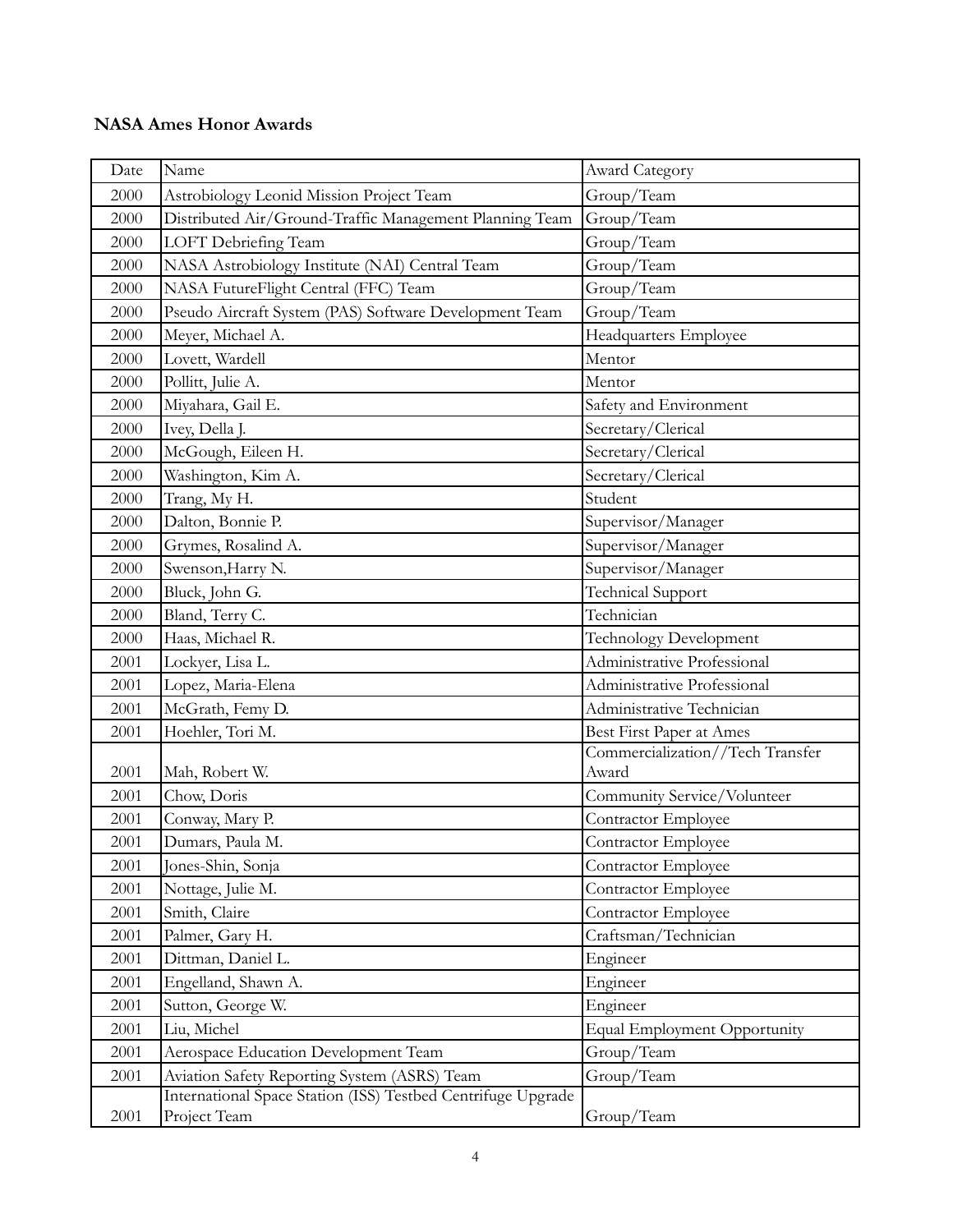| Date | Name                                                                          | <b>Award Category</b>               |
|------|-------------------------------------------------------------------------------|-------------------------------------|
| 2001 | Cleggett, Paula M.                                                            | Headquarters Employee               |
| 2001 | Newman, Neal R.                                                               | Headquarters Employee               |
| 2001 | Holton, Emily M.                                                              | Mentor                              |
| 2001 | Trent, Jonathan D.                                                            | Mentor                              |
| 2001 | Spalding, Thomas A.                                                           | Safety and Environment              |
| 2001 | Ackerman, Andrew S                                                            | Scientist/Researcher                |
| 2001 | Hudgins, Douglas M.                                                           | Scientist/Researcher                |
| 2001 | Simbe, Merle D.                                                               | Secretary/Administrative Support    |
| 2001 | Whalen, Jennifer M.                                                           | Secretary/Administrative Support    |
| 2001 | Shelley, Marianne                                                             | Student                             |
| 2001 | Trang, Nguyen                                                                 | Student                             |
| 2001 | Aiken, Edwin W.                                                               | Supervisor/Manager                  |
| 2001 | Orans, Robin M.                                                               | <b>Technical Support</b>            |
| 2001 | Finn, John E.                                                                 | <b>Technology Development</b>       |
| 2002 | Bradford, Karen C.                                                            | Administrative Professional         |
| 2002 | Holforty, Wendy L.                                                            | Best First Paper at Ames            |
|      |                                                                               | Commercialization/Tech Transfer     |
| 2002 | McGreevy, Michael                                                             | Award                               |
| 2002 | Schwoob, Henry                                                                | Community Service/Volunteer         |
| 2002 | Chung, William W.                                                             | Contractor Employee                 |
| 2002 | Erdos, Mark                                                                   | Contractor Employee                 |
| 2002 | Forsman, Michael                                                              | Contractor Employee                 |
| 2002 | George, John E.                                                               | Contractor Employee                 |
| 2002 | Green, Johnny J.                                                              | Contractor Employee                 |
| 2002 | Johnson, Esther                                                               | Contractor Employee                 |
| 2002 | Meeker, Gabrielle                                                             | Contractor Employee                 |
| 2002 | Williams, Bobbie                                                              | Contractor Employee                 |
| 2002 | Buob, Gary                                                                    | Craftsman/Technician                |
| 2002 | Gundo, Daniel P.                                                              | Craftsman/Technician                |
| 2002 | Hsu, Nelson                                                                   | Engineer                            |
| 2002 | Leon, Mark                                                                    | <b>Equal Employment Opportunity</b> |
| 2002 | En Route Data Exchange (EDX) Team                                             | Group/Team                          |
| 2002 | Mark III Wind Tunnel Network Security Group                                   | Group/Team                          |
| 2002 | PITEX Group                                                                   | Group/Team                          |
| 2002 | Space Station Biological Research Project (SSBRP) Ground<br>Data Systems Team | Group/Team                          |
| 2002 | Traffic Flow Automation System (TFAS) Team                                    | Group/Team                          |
|      | Vertical Motion Simulator (VMS) Digital Mode Control Unit                     |                                     |
| 2002 | (MCU) Development and Installation Team                                       | Group/Team                          |
| 2002 | Barnes-Hill, Wavalene N.                                                      | Headquarters Employee               |
| 2002 | Watson, Joseph O.                                                             | Headquarters Employee               |
| 2002 | Navarro, Barbara J.                                                           | Mentor                              |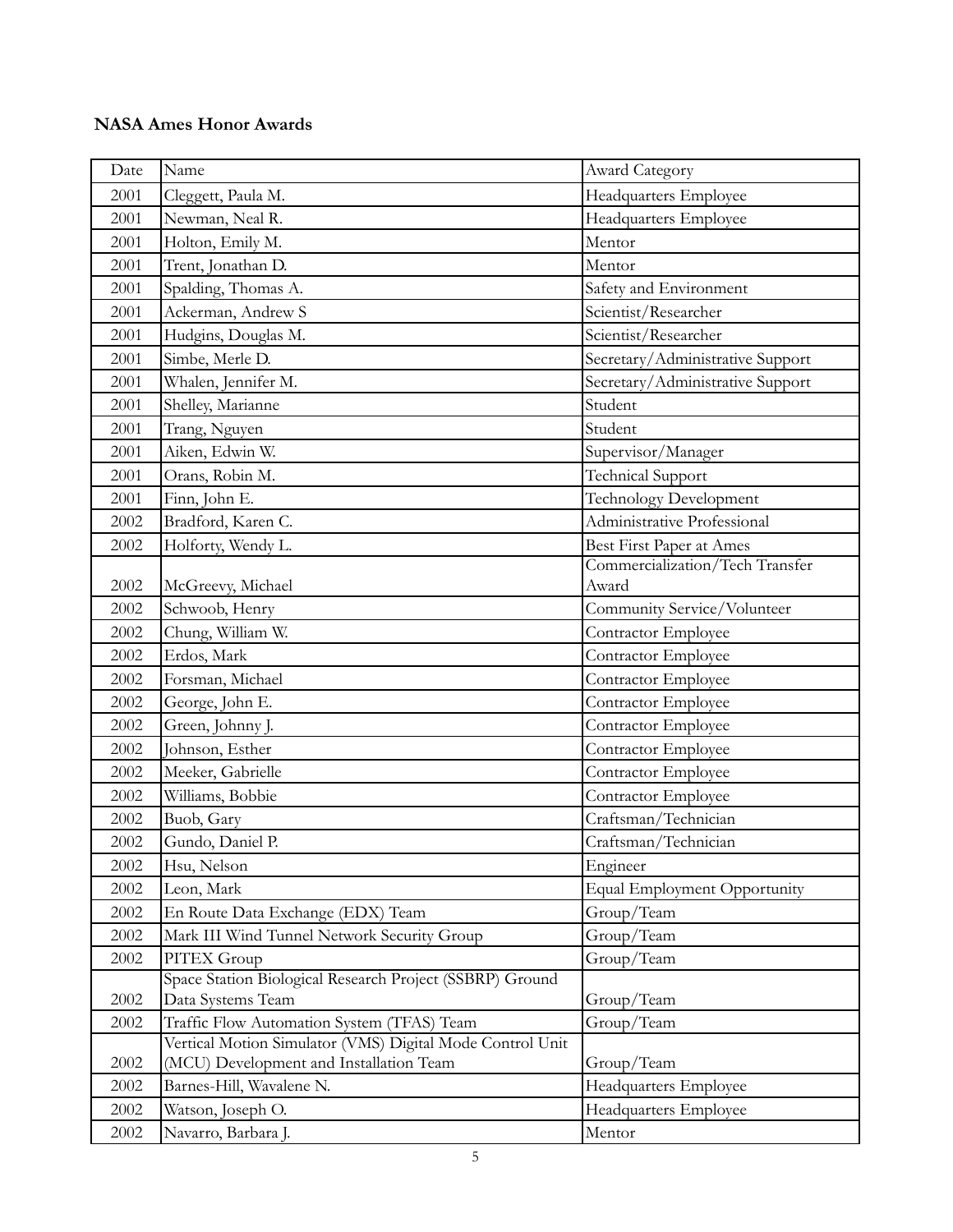| Date | Name                                                | Award Category                   |
|------|-----------------------------------------------------|----------------------------------|
| 2002 | Olliges, Sandra                                     | Safety and Environment           |
| 2002 | Russell, Philip B.                                  | Scientist/Researcher             |
| 2002 | Fox, Gina                                           | Secretary/Administrative Support |
| 2002 | Bui, Chau                                           | Student                          |
| 2002 | Langford, Janessa M.                                | Student                          |
| 2002 | Navarrete, Jose                                     | Student                          |
| 2002 | Lakinsmith, Barry R.                                | Supervisor/Manager               |
| 2002 | Caires, Samuel                                      | <b>Technical Support</b>         |
| 2002 | Dino, Jonas G.                                      | <b>Technical Support</b>         |
| 2002 | Greaves, Doug                                       | <b>Technology Development</b>    |
| 2003 | Christensen, Rho                                    | Administrative Professional      |
| 2003 | To, Caroline                                        | Administrative Professional      |
| 2003 | McMillan, Andrew                                    | Best First Paper at Ames         |
|      |                                                     | Commercialization/Tech Transfer  |
| 2003 | Kwak, Dochan and Cetin C. Kiris                     | Award                            |
| 2003 | Callor, Victoria R.                                 | Contractor Employee              |
| 2003 | Chachad, Girish H.                                  | Contractor Employee              |
| 2003 | Chan, Edward P.                                     | Contractor Employee              |
| 2003 | Lee, Hilda Q                                        | Contractor Employee              |
| 2003 | Medina, Melissa D.                                  | Contractor Employee              |
| 2003 | Prevot, Thomas                                      | Contractor Employee              |
| 2003 | Stocking, Carl K.                                   | Contractor Employee              |
| 2003 | Wilson, Michael A.                                  | Contractor Employee              |
| 2003 | Young, Sandra L.                                    | Contractor Employee              |
| 2003 | Kopardekar, Parimal H.                              | Engineer                         |
| 2003 | Mueller, Rodger A.                                  | Engineer                         |
| 2003 | ARC IFMP Core Financial Project Team                | Group/Team                       |
| 2003 | ARC STS-107 Fundamental Space Biology Project Team  | Group/Team                       |
| 2003 | Aviation Data Integration System (ADIS) Team        | Group/Team                       |
| 2003 | Code I MER Technology Infusion Team                 | Group/Team                       |
|      | Integrated Vehicle Health Management (IVHM) Systems |                                  |
| 2003 | <b>Engineering Team</b>                             | Group/Team                       |
| 2003 | Pilcher, Carl B.                                    | Headquarters Employee            |
| 2003 | Dismukes, Robert K.                                 | Mentor                           |
| 2003 | Remington, Roger W.                                 | Mentor                           |
| 2003 | Wilmoth, Krisstina L.                               | Mentor                           |
| 2003 | Bufton, Daniel M.                                   | Safety and Environment           |
| 2003 | Van Arsdale, Christel I.                            | Safety and Environment           |
| 2003 | Chang, Brian                                        | Student                          |
| 2003 | Blake, Carolina M.                                  | Supervisor/Manager               |
| 2003 | Olliges, Sandra M.                                  | Supervisor/Manager               |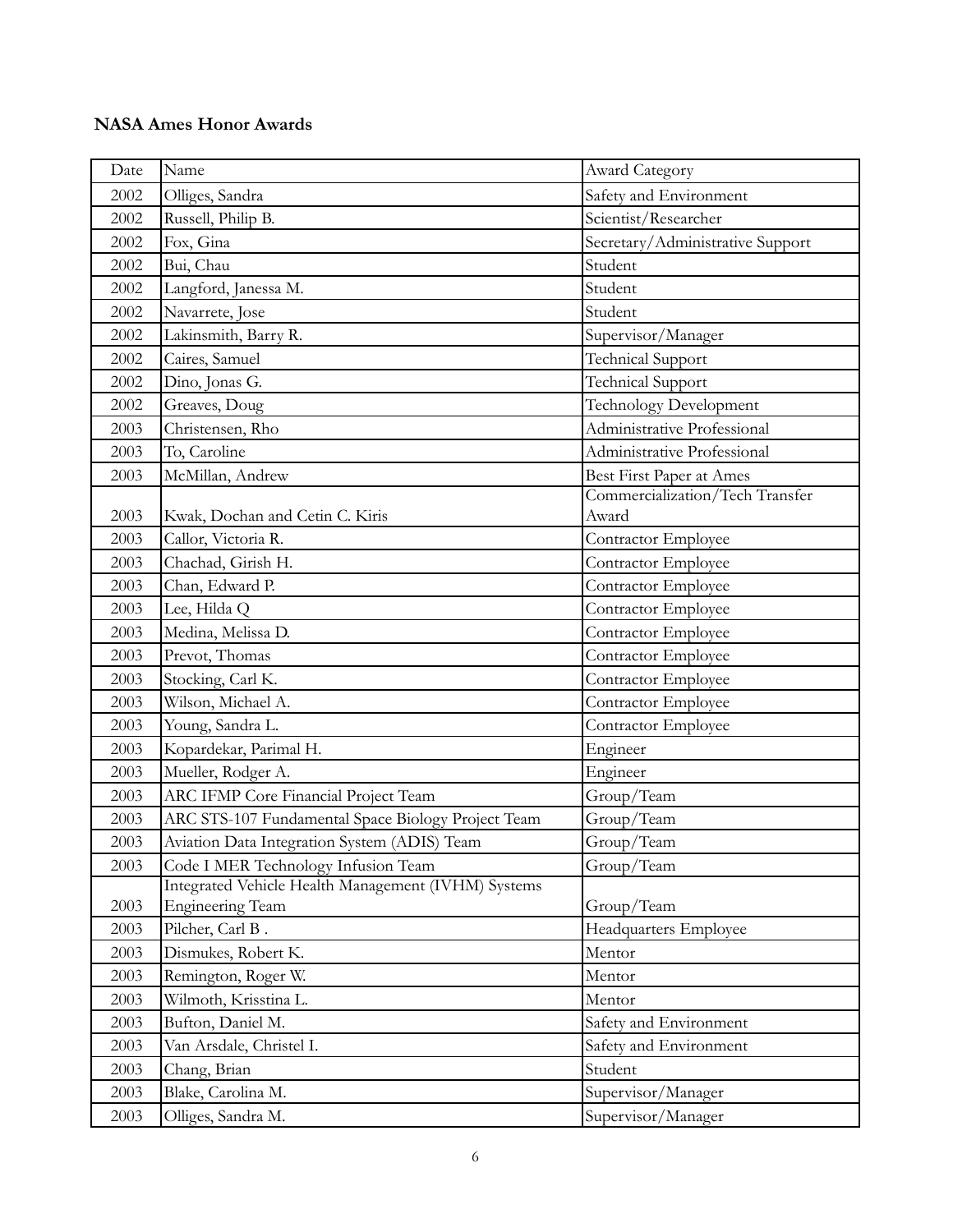| Date | Name                                                                   | Award Category                           |
|------|------------------------------------------------------------------------|------------------------------------------|
| 2003 | Sridhar, Banavar                                                       | Supervisor/Manager                       |
| 2003 | Kouba, Kevin F.                                                        | Technical Support                        |
| 2003 | Beard, Steven D.                                                       | <b>Technology Development</b>            |
| 2003 | Bouyssounouse, Xavier                                                  | <b>Technology Development</b>            |
| 2004 | David R. Morse                                                         | Administrative Professional              |
| 2004 | Deborah E. Glass                                                       | Administrative Professional              |
| 2004 | Fredric R. Van Wert                                                    | Administrative Professional              |
| 2004 | Ann M. Fridlind                                                        | Best First Paper at Ames                 |
| 2004 | Steven J. Landry                                                       | Best First Paper at Ames                 |
| 2004 | David A. Maluf                                                         | Commercialization/Tech Transfer<br>Award |
| 2004 | William M. Chan                                                        | Commercialization/Tech Transfer<br>Award |
| 2004 | Raymond T. Gilstrap                                                    | Community Service/Volunteer              |
| 2004 | Bradley J. Betts                                                       | Contractor Employee                      |
| 2004 | Cynthia L. Schmidt                                                     | Contractor Employee                      |
| 2004 | David N. Ferguson                                                      | Contractor Employee                      |
| 2004 | Dinesh K. Prabhu                                                       | Contractor Employee                      |
| 2004 | Lee R. Hayward                                                         | Contractor Employee                      |
| 2004 | Nancy A. Dunagan                                                       | Contractor Employee                      |
| 2004 | Rheda A. Rapada                                                        | Contractor Employee                      |
| 2004 | Tana D. Windhorst                                                      | Contractor Employee                      |
| 2004 | Antonio A. Trias                                                       | Craftsman/Technician                     |
| 2004 | Lewis S. Braxton III                                                   | <b>EEO</b>                               |
| 2004 | Michael J. Fletcher                                                    | Engineer                                 |
| 2004 | Advanced Air Transportation Technologies (AATT) Project<br>Office Team | Group/Team                               |
| 2004 | Arc Jet Complex Contractor Staff                                       | Group/Team                               |
| 2004 | Joint Ames/Langley DAG-TM Simulation Team                              | Group/Team                               |
| 2004 | NASA Ames Educational Technology Team                                  | Group/Team                               |
| 2004 | Regional Metering Team                                                 | Group/Team                               |
| 2004 | Small Payloads Team                                                    | Group/Team                               |
| 2004 | Mark B. Tischler                                                       | Mentor                                   |
| 2004 | Nancy M. Smith                                                         | Mentor                                   |
| 2004 | Ronnee R. Gonzalez                                                     | Mentor                                   |
| 2004 | Michael J. Kurylo                                                      | NASA Employee                            |
| 2004 | Daniel R. Andrews                                                      | Project Manager                          |
| 2004 | James E. Kennon                                                        | Project Manager                          |
| 2004 | A C Mosher                                                             | Safety and Environment                   |
| 2004 | Louisa R. Beck                                                         | Scientist/Researcher                     |
| 2004 | Reynaldo Pasion                                                        | Secretary/Administrative Support         |
| 2004 | Michelle N. Lee                                                        | Student                                  |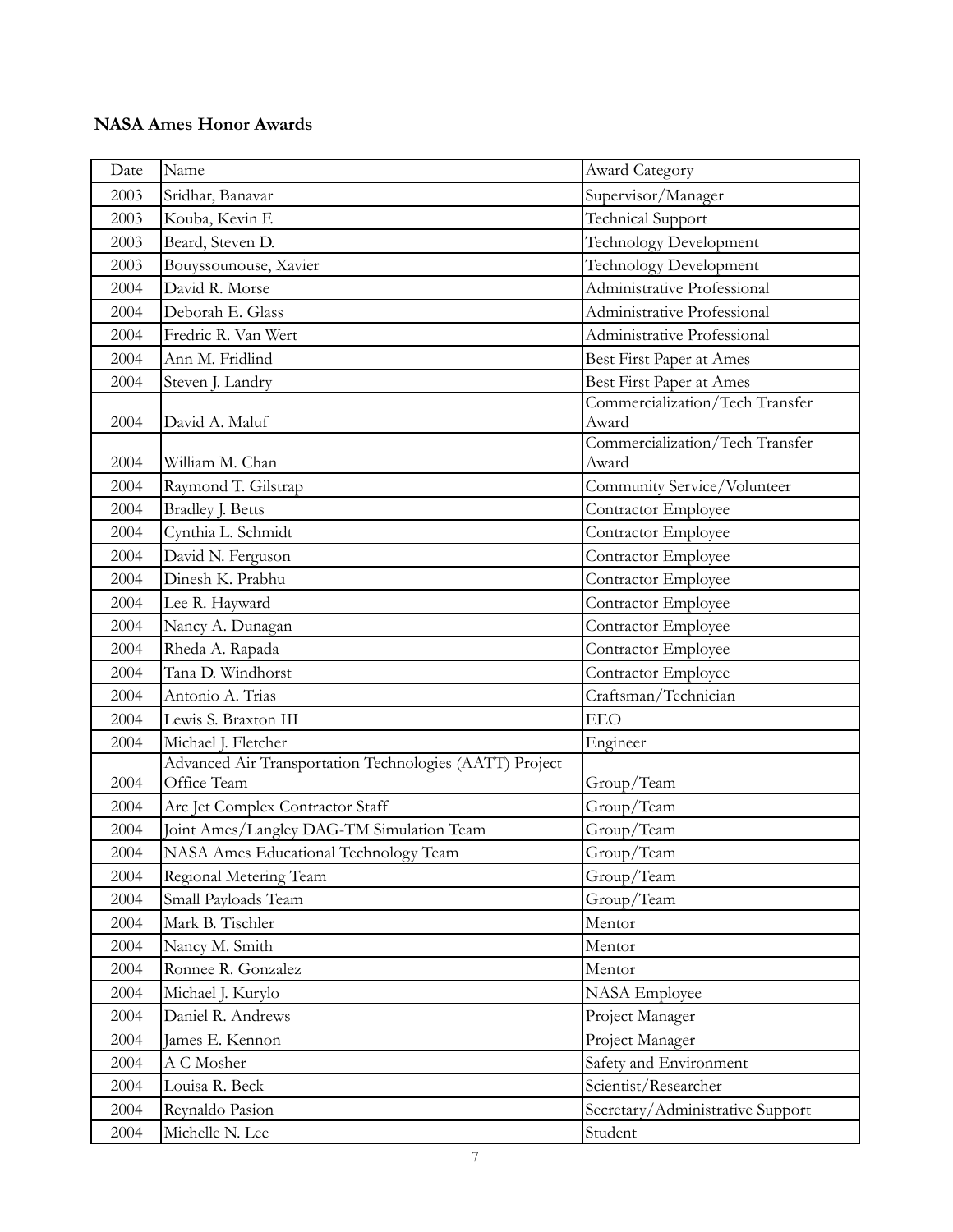| Date | Name                                                           | Award Category                           |
|------|----------------------------------------------------------------|------------------------------------------|
| 2004 | Barry T. Sullivan                                              | Supervisor/Manager                       |
| 2004 | Michelle M. Eshow                                              | Supervisor/Manager                       |
| 2004 | Robert M. Padilla                                              | <b>Technical Support</b>                 |
| 2004 | Ernesto Moralez III                                            | <b>Technology Development</b>            |
| 2005 | <b>Betsy Robinson</b>                                          | Administrative Professional              |
| 2005 | Lupe M. Velasquez                                              | Administrative Professional              |
| 2005 | Shannon J. Zelinski                                            | Best First Paper at Ames                 |
| 2005 | Future Air-Traffic-Management Concepts Evaluation Tool         | Commercialization/Tech Transfer<br>Award |
| 2005 | Meyya Meyyappan and Jun Li                                     | Commercialization/Tech Transfer<br>Award |
| 2005 | Kevin L. Jones                                                 | Community Service/Volunteer              |
| 2005 | Brian H. Day, Planners Collaborative                           | Contractor Employee                      |
| 2005 | Celeste J. Merryman, Lockheed Martin Engineering               | Contractor Employee                      |
| 2005 | Charissa S. Kolar, Muniz Technologies, Inc.                    | Contractor Employee                      |
| 2005 | David W. Bogdanoff, ELORET                                     | Contractor Employee                      |
| 2005 | Michael D. Wong, Raytheon                                      | Contractor Employee                      |
| 2005 | Nathalie A. Cabrol, SETI Institute                             | Contractor Employee                      |
| 2005 | Pepsi Phounrath, Muniz Technologies, Inc.                      | Contractor Employee                      |
| 2005 | Sergio Castellanos, Solution Quest                             | Contractor Employee                      |
| 2005 | Travis A. Liggett                                              | <b>EEO</b>                               |
| 2005 | Joseph P. Lavelle                                              | Engineer                                 |
| 2005 | Wayne R. Johnson                                               | Engineer                                 |
| 2005 | Airspace Concept Evaluation Team                               | Group/Team                               |
| 2005 | Ames Child Care Center New Facility Project Management<br>Team | Group/Team                               |
| 2005 | Ames Management System Development and Certification<br>Team   | Group/Team                               |
| 2005 | Life Sciences Hyper-G Team                                     | Group/Team                               |
| 2005 | NASA Ames Video Production Group                               | Group/Team                               |
| 2005 | System Evaluation and Assessment Data Analysis Team            | Group/Team                               |
| 2005 | The New Business Office Group                                  | Group/Team                               |
| 2005 | Unitary Plan Wind Tunnel - MMA Test Team                       | Group/Team                               |
| 2005 | Christopher P. McKay                                           | Mentor                                   |
| 2005 | Reynaldo J. Gomez                                              | <b>NASA</b> Employee                     |
| 2005 | Howard N. Cannon                                               | Project Manager                          |
| 2005 | Stephen E. Dunagan                                             | Project Manager                          |
| 2005 | Cheryl M. Quinn                                                | Safety and Environment                   |
| 2005 | Richard H. Mogford                                             | Safety and Environment                   |
| 2005 | Viktor Stolc                                                   | Scientist/Researcher                     |
| 2005 | William J. Borucki                                             | Scientist/Researcher                     |
| 2005 | Brooke H. Cole                                                 | Student                                  |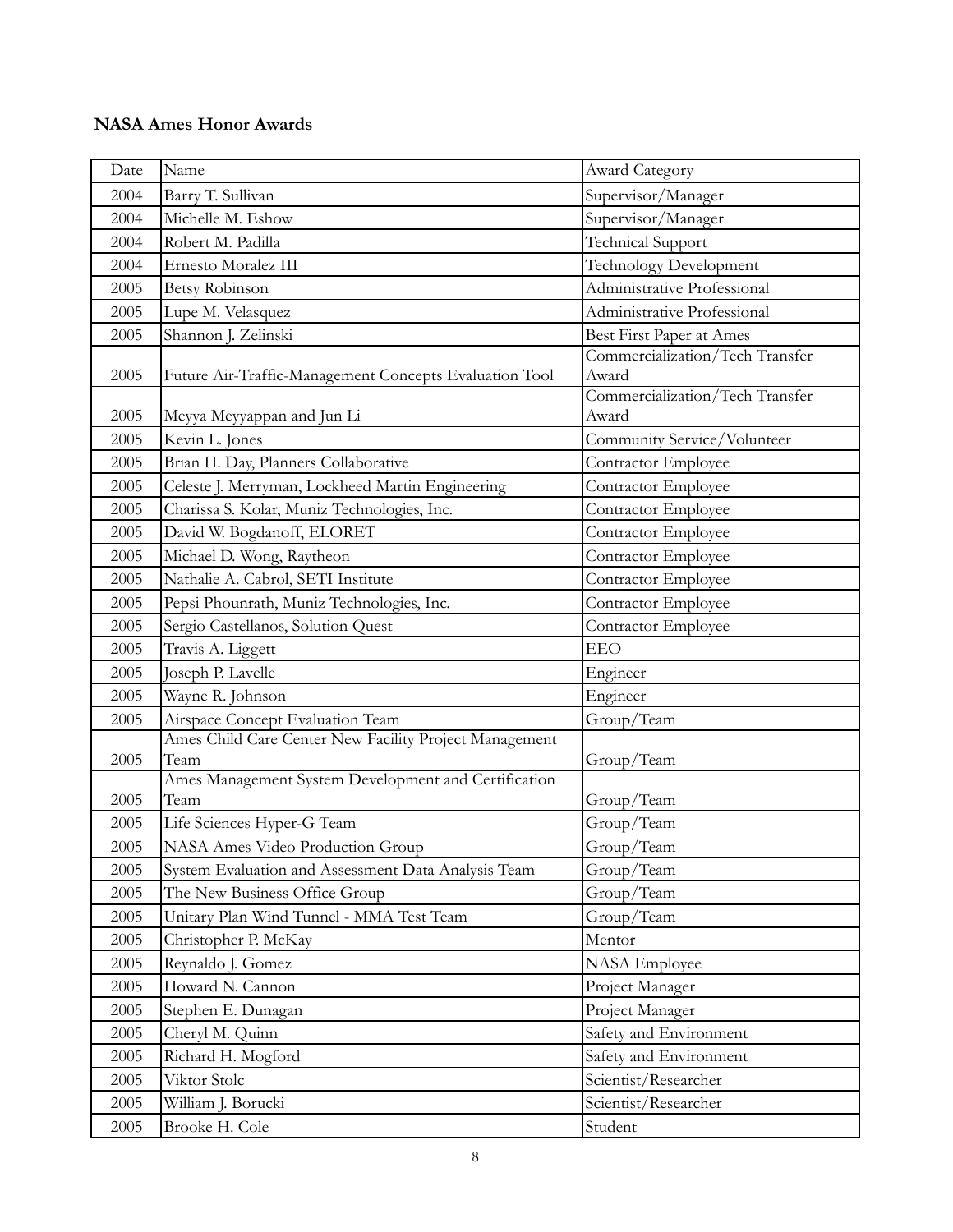| Date         | Name                                                                                                    | Award Category                             |
|--------------|---------------------------------------------------------------------------------------------------------|--------------------------------------------|
| 2005         | Daniel M. Bufton                                                                                        | Supervisor/Manager                         |
| 2005         | Eugene L. Tu                                                                                            | Supervisor/Manager                         |
| 2005         | Mark H. Kliss                                                                                           | Supervisor/Manager                         |
| 2005         | Serdar Uckun                                                                                            | Supervisor/Manager                         |
| 2005         | John F. Schipper                                                                                        | <b>Technical Support</b>                   |
| 2005         | Patricia B. Hudson                                                                                      | Technical Support                          |
| 2005         | Kent A. Stednitz                                                                                        | Technician                                 |
| 2005         | Edwin F. Erickson                                                                                       | <b>Technology Development</b>              |
| 2005         | Robert E. McMurray                                                                                      | Technology Development                     |
| 2006         | Evelyn T. Perez                                                                                         | Administrative Professional                |
| 2006         | Joanne A. Comstock                                                                                      | Administrative Professional                |
| 2006         | T. Barbara Nguyen-Vu                                                                                    | Best First Paper at Ames                   |
|              |                                                                                                         | Commercialization/Tech Transfer            |
| 2006         | David L. Iverson                                                                                        | Award                                      |
|              |                                                                                                         | Commercialization/Tech Transfer<br>Award   |
| 2006<br>2006 | FACET Team<br>Eric R. Mueller                                                                           |                                            |
|              |                                                                                                         | Community Service/Volunteer                |
| 2006<br>2006 | Wendy W. Dolci and Yvonne J. Pendleton                                                                  | Community Service/Volunteer                |
|              | Charles E. Niggley, Computer Sciences Corporation                                                       | Contractor Employee                        |
| 2006<br>2006 | Christopher D. Youngquist, INFONETIC                                                                    | Contractor Employee<br>Contractor Employee |
|              | Daniel T. Pappas, Jr., Planners Collaborative<br>Estela H. Buchmann, Science Applications International |                                            |
| 2006         | Corporation                                                                                             | Contractor Employee                        |
|              | Karin E. Perkins, Lockheed Martin Engineering & Sciences                                                |                                            |
| 2006         | Co.                                                                                                     | Contractor Employee                        |
| 2006         | Mark R. Anderson, QSS Group, Inc.                                                                       | Contractor Employee                        |
| 2006         | Nathan J. Burnside, AerospaceComputing, Inc.                                                            | Contractor Employee                        |
| 2006         | Wendy L. Holforty                                                                                       | <b>EEO</b>                                 |
| 2006         | Glen E. Sasaki                                                                                          | Engineer                                   |
| 2006         | Gloria K. Yamauchi                                                                                      | Engineer                                   |
| 2006         | Stuart E. Rogers                                                                                        | Engineer                                   |
| 2006         | 2006 Joint Flight Demonstration Test Team                                                               | Group/Team                                 |
| 2006         | ARC TOPS Proposal Team                                                                                  | Group/Team                                 |
| 2006         | Electronic Employee Checkout Process Development Team                                                   | Group/Team                                 |
| 2006         | European Modular Cultivation System (EMCS) Project Team                                                 | Group/Team                                 |
| 2006         | Global Connection Project                                                                               | Group/Team                                 |
| 2006         | STS-121 FIT Payload Team                                                                                | Group/Team                                 |
| 2006         | Vertical Motion Simulator JSF Team                                                                      | Group/Team                                 |
| 2006         | Charles R. Friedericks                                                                                  | Mentor                                     |
| 2006         | Joseph W. Skiles III                                                                                    | Mentor                                     |
| 2006         | Raymond T. Gilstrap                                                                                     | Mentor                                     |
| 2006         | Daniel R. Andrews                                                                                       | Project Manager                            |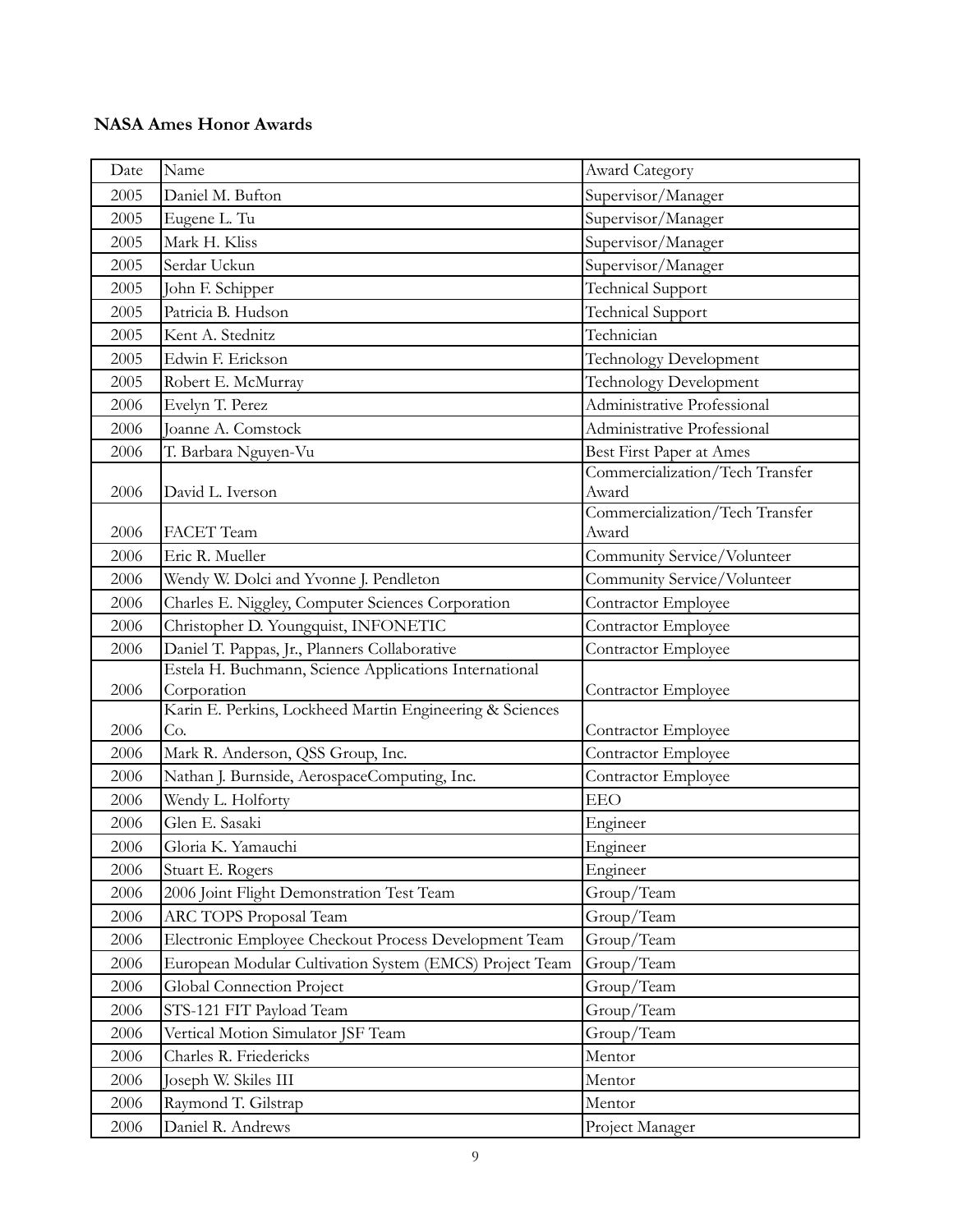| Date | Name                                                                 | Award Category                     |
|------|----------------------------------------------------------------------|------------------------------------|
| 2006 | Julie A. Mikula                                                      | Project Manager                    |
| 2006 | Kent C. Shiffer                                                      | Project Manager                    |
| 2006 | Michael D. Madson                                                    | Project Manager                    |
| 2006 | Arlen R. Lyon                                                        | Safety and Environment             |
| 2006 | Susan P. Suffel                                                      | Safety and Environment             |
| 2006 | Ramakrishna R. Nemani                                                | Scientist/Researcher               |
| 2006 | Scott A. Sandford                                                    | Scientist/Researcher               |
|      |                                                                      | Secretary/Administrative Assistant |
| 2006 | Erlinda M. Fox                                                       | Support                            |
| 2006 | Christiana E. Woodward                                               | Student                            |
| 2006 | Kimberly M. Wagenbach                                                | Supervisor/Manager                 |
| 2006 | Sidney Sun                                                           | Supervisor/Manager                 |
| 2006 | Hugh La Master                                                       | <b>Technical Support</b>           |
| 2006 | Thomas H. Hinke                                                      | <b>Technical Support</b>           |
| 2006 | John G. Amaral                                                       | Technician                         |
| 2007 | David R. Morse                                                       | Administrative Professional        |
| 2007 | Lawrence D. Lee                                                      | Administrative Professional        |
| 2007 | Nguyen (Wing) Trang                                                  | Administrative Professional        |
| 2007 | Rosemarie Christensen                                                | Administrative Professional        |
| 2007 | Robert L. Bilikas                                                    | Community Service/Volunteer        |
|      | Diane M. Carpenter, Science Application International                |                                    |
| 2007 | Corporation                                                          | Contractor Employee                |
| 2007 | Edward A. Figueira, Scientific and Commercial Systems<br>Corporation | Contractor Employee                |
|      | Kathleen P. Starmer, Science Application International               |                                    |
| 2007 | Corporation                                                          | Contractor Employee                |
| 2007 | Lena L. Contreras, MEI Technologies                                  | Contractor Employee                |
| 2007 | Nicole A. Rayl, Enterprise Advisory Services, Inc.                   | Contractor Employee                |
| 2007 | Scott D. Thomas, QSS Group, Inc.                                     | Contractor Employee                |
| 2007 | Laura W. Doty                                                        | <b>EEO</b>                         |
| 2007 | Donald T. Ellerby                                                    | Engineer                           |
| 2007 | James H. Bell                                                        | Engineer                           |
| 2007 | Stefan R. Schuet                                                     | Engineer                           |
| 2007 | <b>IVAAAN</b> Simulation Team                                        | Group/Team                         |
| 2007 | KSC Ground Ops Structures Team                                       | Group/Team                         |
| 2007 | Lunar Lander Handling Quality Simulation Team                        | Group/Team                         |
| 2007 | Nano ChemSensor Unit Project Team                                    | Group/Team                         |
| 2007 | Western States Fire Mission Team                                     | Group/Team                         |
| 2007 | David B. Hash                                                        | Mentor                             |
| 2007 | Michael J. Ospring                                                   | Mentor                             |
| 2007 | Wendy L. Holforty                                                    | Mentor                             |
| 2007 | Michael D. Watson, Marshall Space Flight Center                      | <b>NASA</b> Employee               |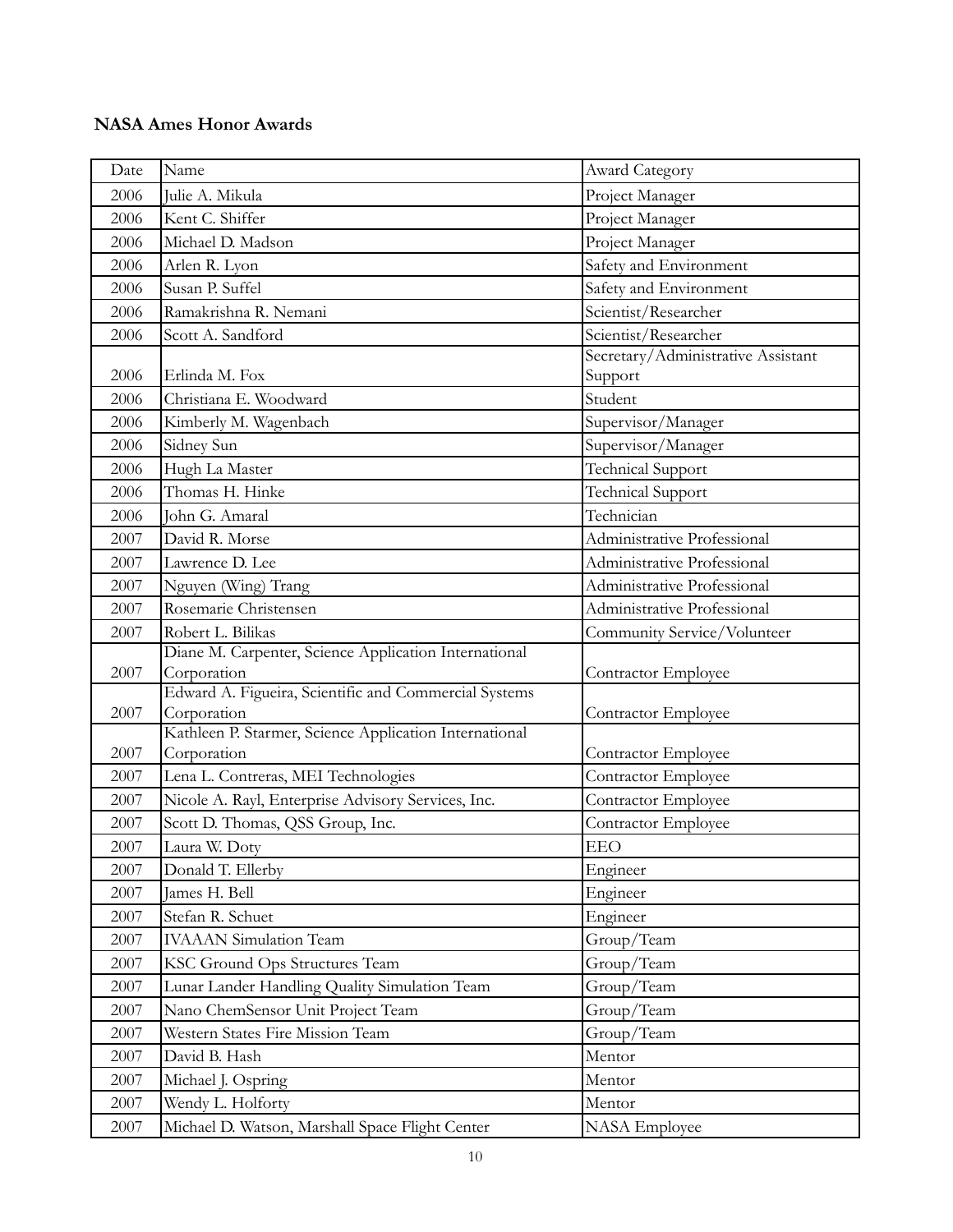| Date | Name                                                    | Award Category                     |
|------|---------------------------------------------------------|------------------------------------|
| 2007 | John R. Allmen                                          | Project Manager                    |
| 2007 | Joseph J. Totah                                         | Project Manager                    |
| 2007 | Robert K. Fong                                          | Project Manager                    |
| 2007 | Peter T. Goldsmith                                      | Safety and Environment             |
| 2007 | Kalmanje S. Krishnakumar                                | Scientist/Researcher               |
| 2007 | Michael J. Schuh                                        | Scientist/Researcher               |
|      |                                                         | Secretary/Administrative Assistant |
| 2007 | Shirley J. Burg                                         | Support                            |
| 2007 | Mary Beth Wilhelm                                       | Student                            |
| 2007 | Diane P. Selby                                          | Supervisor/Manager                 |
| 2007 | Dolores M. Morrison                                     | Supervisor/Manager                 |
| 2007 | Catherine H. Schulbach                                  | <b>Technical Support</b>           |
| 2007 | David C. Scimeca                                        | Technician                         |
| 2007 | Emmett A. Quigley                                       | Technician                         |
| 2008 | Adams, John                                             | Administrative Professional        |
| 2008 | Fong, Jimmy                                             | Administrative Professional        |
| 2008 | Hutnik, Michael                                         | Administrative Professional        |
| 2008 | Shelley, Marianne                                       | Administrative Professional        |
| 2008 | To, Caroline                                            | Administrative Professional        |
| 2008 | Mueller, Rodger                                         | Best First Paper at Ames           |
|      |                                                         | Commercialization/Tech Transfer    |
| 2008 | Blake, David                                            | Award                              |
| 2008 | Dunn, Alan                                              | Community Service/Volunteer        |
| 2008 | Bennett, Greg                                           | Contractor Employee                |
| 2008 | Dias, Bosco                                             | Contractor Employee                |
| 2008 | Encisco, David                                          | Contractor Employee                |
| 2008 | Ibarra, Yvonne                                          | Contractor Employee                |
| 2008 | Jacome, Lynnette                                        | Contractor Employee                |
| 2008 | Kupfer, Michael                                         | Contractor Employee                |
| 2008 | Prescott, Steve                                         | Contractor Employee                |
| 2008 | Solis, Eduardo                                          | Contractor Employee                |
| 2008 | Morse, David                                            | <b>EEO</b>                         |
| 2008 | Barber, Robert                                          | Engineer                           |
| 2008 | Belous, Adel                                            | Engineer                           |
| 2008 | Kunz, Nans                                              | Engineer                           |
| 2008 | Agency Budget Execution Dashboard Team                  | Group/Team                         |
| 2008 | Application Performance and Productivity Group          | Group/Team                         |
| 2008 | ARC AP/AR/FBWT                                          | Group/Team                         |
| 2008 | ARC AP/AR/FBWT                                          | Group/Team                         |
| 2008 | En Route Descent Advisor Tailored Arrival Research Team | Group/Team                         |
| 2008 | Lunar Science Conference Organizing Team                | Group/Team                         |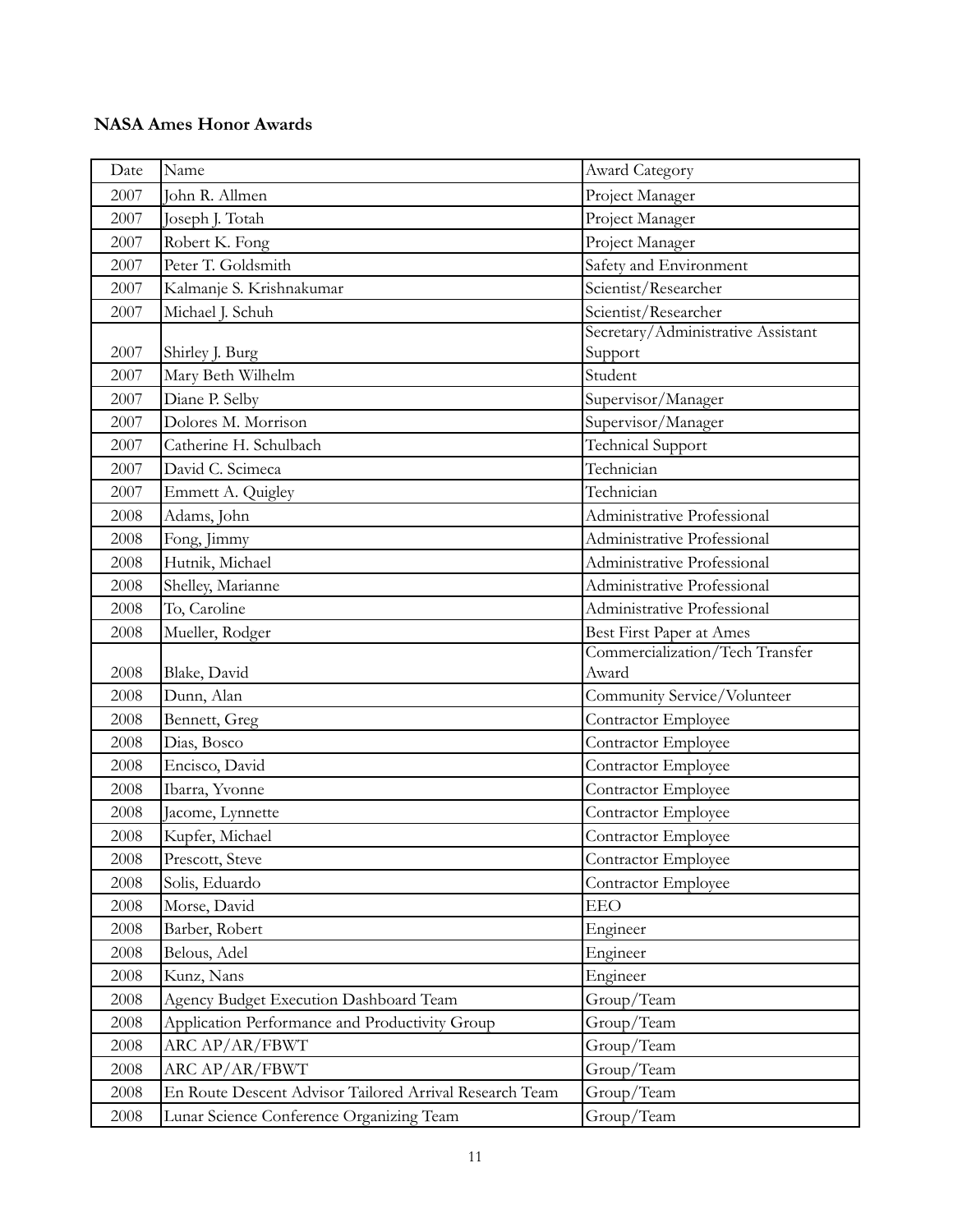| Date | Name                                     | Award Category                           |
|------|------------------------------------------|------------------------------------------|
| 2008 | NAS Visualization Team                   | Group/Team                               |
| 2008 | NASA Astrobiology Institute Central Team | Group/Team                               |
| 2008 | Security Operations Center Team          | Group/Team                               |
| 2008 | Shuttle Database Development Team        | Group/Team                               |
| 2008 | Small Exploration Cost Estimating Team   | Group/Team                               |
| 2008 | Heldmann, Jennifer                       | Mentor                                   |
| 2008 | Mattioda, Andrew                         | Mentor                                   |
| 2008 | Warmbrodt, William                       | Mentor                                   |
| 2008 | Fuller, Glenn                            | NASA Employee                            |
| 2008 | Toner, Karlin                            | <b>NASA</b> Employee                     |
| 2008 | Freeman, Kenneth                         | Project Manager                          |
| 2008 | Landis, Michael                          | Project Manager                          |
| 2008 | Zillac, Gregory                          | Safety and Environment                   |
| 2008 | Kiris, Cetin                             | Scientist/Researcher                     |
| 2008 | Zent, Aaron                              | Scientist/Researcher                     |
|      |                                          | Secretary/Administrative Assistant       |
| 2008 | Lozano, Gabriel                          | Support                                  |
| 2008 | Federman, Daniel                         | Student                                  |
| 2008 | Flores, Jolen                            | Supervisor/Manager                       |
| 2008 | Fonda, Mark                              | Supervisor/Manager                       |
| 2008 | Papasin, Richard                         | Supervisor/Manager                       |
| 2008 | Rabin, Boris                             | <b>Technical Support</b>                 |
| 2008 | Hovland, Ronald                          | Technician                               |
| 2009 | Collins, Brenda J.                       | Administrative Professional              |
| 2009 | Lemar, Natalie R.                        | Administrative Professional              |
| 2009 | Washington, Kim A.                       | Administrative Professional              |
| 2009 | Chimera Grid Tools Team                  | Commercialization/Tech Transfer<br>Award |
| 2009 | NASA World Wind Team                     | Commercialization/Tech Transfer<br>Award |
| 2009 | Miller, Roger A.                         | Community Service/Volunteer              |
| 2009 | Campbell, Stefan                         | Contractor Employee                      |
| 2009 | Chang, Johnny N.                         | Contractor Employee                      |
| 2009 | Cozmuta, Ioana                           | Contractor Employee                      |
| 2009 | Culler, Jessica S.                       | Contractor Employee                      |
| 2009 | Kubo, Michael D.                         | Contractor Employee                      |
| 2009 | Lewis, Brian                             | Contractor Employee                      |
| 2009 | Long, Kurtis R.                          | Contractor Employee                      |
| 2009 | Melton, Forrest                          | Contractor Employee                      |
| 2009 | Panda, Ramesh C.                         | Contractor Employee                      |
| 2009 | Mattioda, Andrew L.                      | <b>EEO</b>                               |
| 2009 | Beck, Robin A.                           | Engineer                                 |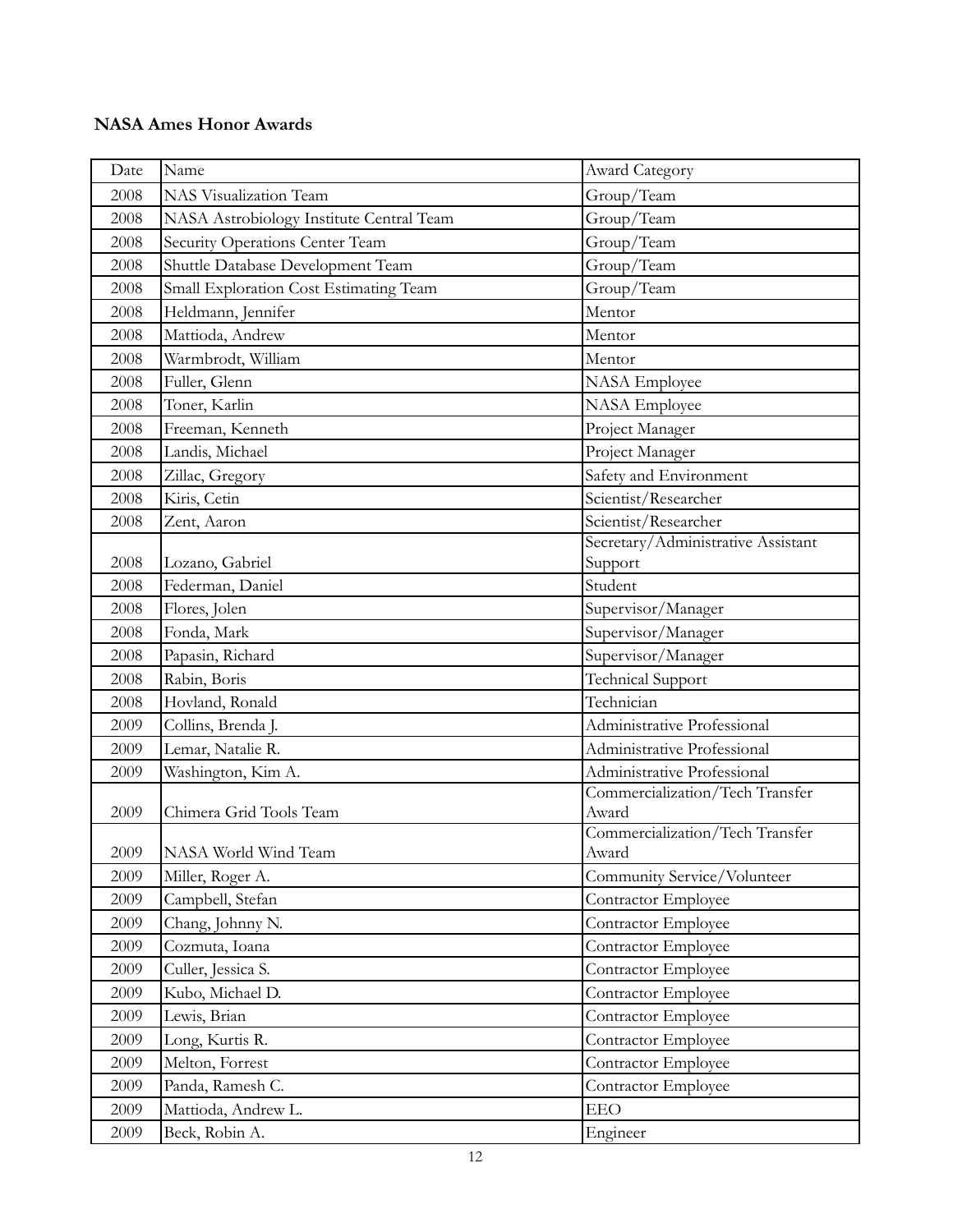| Date | Name                                                  | Award Category                                |
|------|-------------------------------------------------------|-----------------------------------------------|
| 2009 | Bloem, Michael                                        | Engineer                                      |
| 2009 | Enomoto, Francis Y.                                   | Engineer                                      |
| 2009 | Haas, Michael R.                                      | Engineer                                      |
| 2009 | Luzod, Louie T.                                       | Engineer                                      |
| 2009 | <b>CASIE</b> Team                                     | Group/Team                                    |
| 2009 | <b>ISU Project Team</b>                               | Group/Team                                    |
| 2009 | Kepler Launch and Commissioning Team                  | Group/Team                                    |
| 2009 | Kepler Science Operations Center                      | Group/Team                                    |
| 2009 | <b>LCROSS Project Team</b>                            | Group/Team                                    |
| 2009 | Nanosatellite Team                                    | Group/Team                                    |
| 2009 | OCAMS Design, Development, Test, and Evaluation Team  | Group/Team                                    |
| 2009 | Planetary Content Team                                | Group/Team                                    |
| 2009 | Pleiades Team                                         | Group/Team                                    |
| 2009 | Success of NRP Development and Leasing Program Team   | Group/Team                                    |
|      | Wildfire Research and Applications Partnership (WRAP) |                                               |
| 2009 | Team                                                  | Group/Team                                    |
| 2009 | Iraci, Laura T.                                       | Mentor                                        |
| 2009 | Lozito, Sandra                                        | Mentor                                        |
| 2009 | Crocker, Alan R. - JSC                                | NASA Employee                                 |
| 2009 | Balough, Dwight L.                                    | Project Manager                               |
| 2009 | Cappuccio, Gelsomina (Mina)                           | Project Manager                               |
| 2009 | Ciotti, Robert B.                                     | Project Manager                               |
| 2009 | Ford, Phillip L.                                      | Safety and Environment                        |
| 2009 | Cruikshank, Dale P.                                   | Scientist/Researcher                          |
| 2009 | Hoehler, Tori M.                                      | Scientist/Researcher                          |
| 2009 | Nemani, Ramakrishna R.                                | Scientist/Researcher                          |
| 2009 | Haghbin, Sarvenaz                                     | Secretary/Administrative Assistant<br>Support |
| 2009 | Arneson, Heather M.                                   | Student                                       |
| 2009 | Bartkowicz, Matt D.                                   | Student                                       |
| 2009 | Hedges, Emily                                         | Student                                       |
| 2009 | Ricks, Brian W.                                       | Student                                       |
| 2009 | Steele, Kellie N.                                     | Student                                       |
| 2009 | Babicz, Jane K.                                       | Supervisor/Manager                            |
| 2009 | Luna, Phil                                            | Supervisor/Manager                            |
| 2009 | Warmbrodt, William G.                                 | Supervisor/Manager                            |
| 2009 | David, Rod                                            | Technical Support                             |
| 2009 | Kolyer, Richard W.                                    | Technician                                    |
| 2009 | Walker, Robert L.                                     | Technician                                    |
| 2010 | Bradford, Karen C.                                    | Administrative Professional                   |
| 2010 | Fujieh, Maura C.                                      | Administrative Professional                   |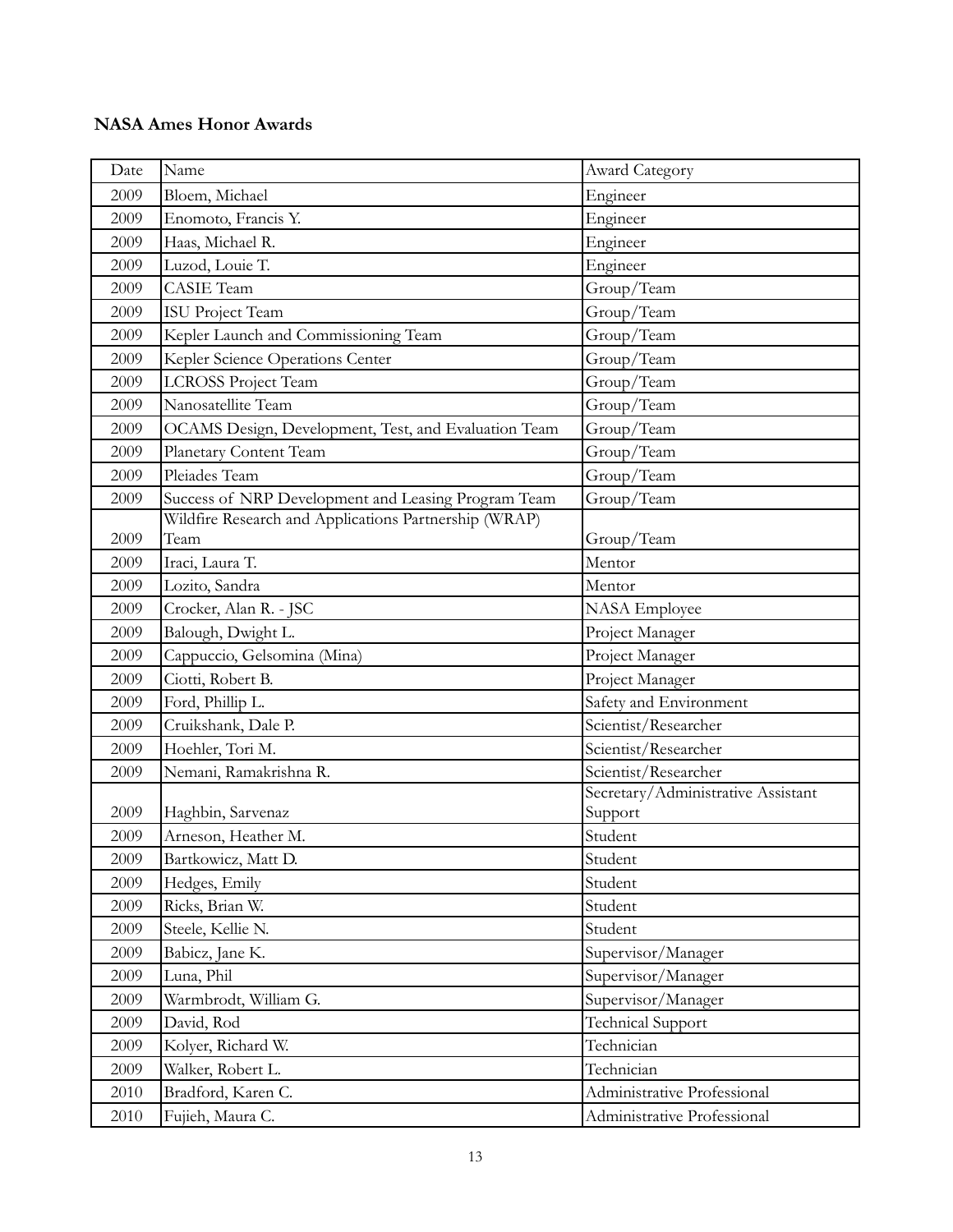| Date | Name                                                | <b>Award Category</b>           |
|------|-----------------------------------------------------|---------------------------------|
| 2010 | Jubilo, Veneranda M.                                | Administrative Professional     |
| 2010 | Lozano, Gabriel                                     | Administrative Professional     |
| 2010 | McGrath, Femy D.                                    | Administrative Professional     |
| 2010 | Paine, Thomas C.                                    | Administrative Professional     |
| 2010 | Shore, Sherri A.                                    | Administrative Professional     |
| 2010 | Malpica, Carlos                                     | Best First Paper at Ames        |
|      |                                                     | Commercialization/Tech Transfer |
| 2010 | Ames/CMU GigaPan Development Team                   | Award                           |
| 2010 | Durston, Donald                                     | Community Service/Volunteer     |
| 2010 | Johnson, Sheila                                     | Community Service/Volunteer     |
| 2010 | Anderson, Mark R.                                   | Contractor Employee             |
| 2010 | Brugger, S. Terry                                   | Contractor Employee             |
| 2010 | Cavaness, Melinda S.                                | Contractor Employee             |
| 2010 | Freitas, John J.                                    | Contractor Employee             |
| 2010 | Guido, Paul G.                                      | Contractor Employee             |
| 2010 | Klaus, Todd                                         | Contractor Employee             |
| 2010 | Lu, Yijiang                                         | Contractor Employee             |
| 2010 | McKenty, Josh                                       | Contractor Employee             |
| 2010 | Musaffar, Bassam                                    | Contractor Employee             |
| 2010 | Nottage, Julie M.                                   | Contractor Employee             |
| 2010 | Tenenbaum, Peter                                    | Contractor Employee             |
| 2010 | Wu, Yensen                                          | Contractor Employee             |
| 2010 | Mattioda, Andrew                                    | <b>EEO</b>                      |
| 2010 | Alena, Rick                                         | Engineer                        |
| 2010 | Amaya, Max A.                                       | Engineer                        |
| 2010 | D'Ortenzio, Matt                                    | Engineer                        |
| 2010 | Mallinson, Mark V.                                  | Engineer                        |
| 2010 | Onufer, Jeffrey T.                                  | Engineer                        |
| 2010 | Airport Surface Advisory Simulation Team            | Group/Team                      |
| 2010 | Ames IRIS Team                                      | Group/Team                      |
| 2010 | AS9100 Compliance Team                              | Group/Team                      |
| 2010 | CMMI L2 SCAMPI Appraisal/Certification Team         | Group/Team                      |
| 2010 | Forest Carbon Team                                  | Group/Team                      |
| 2010 | Hayabusa Re-entry Airborne Observation Project Team | Group/Team                      |
| 2010 | Kepler Science Operations Center Team               | Group/Team                      |
| 2010 | LCROSS Mission Ops and Ground Data Systems Team     | Group/Team                      |
| 2010 | <b>LCROSS</b> Science Team                          | Group/Team                      |
| 2010 | NAS Security Team                                   | Group/Team                      |
| 2010 | NASA Ames Public Affairs Video Production Group     | Group/Team                      |
| 2010 | NASA Ames Traveling Space Museum Space Days Events  | Group/Team                      |
| 2010 | NASA, CMU & USGS Cold-Case Investigation Team       | Group/Team                      |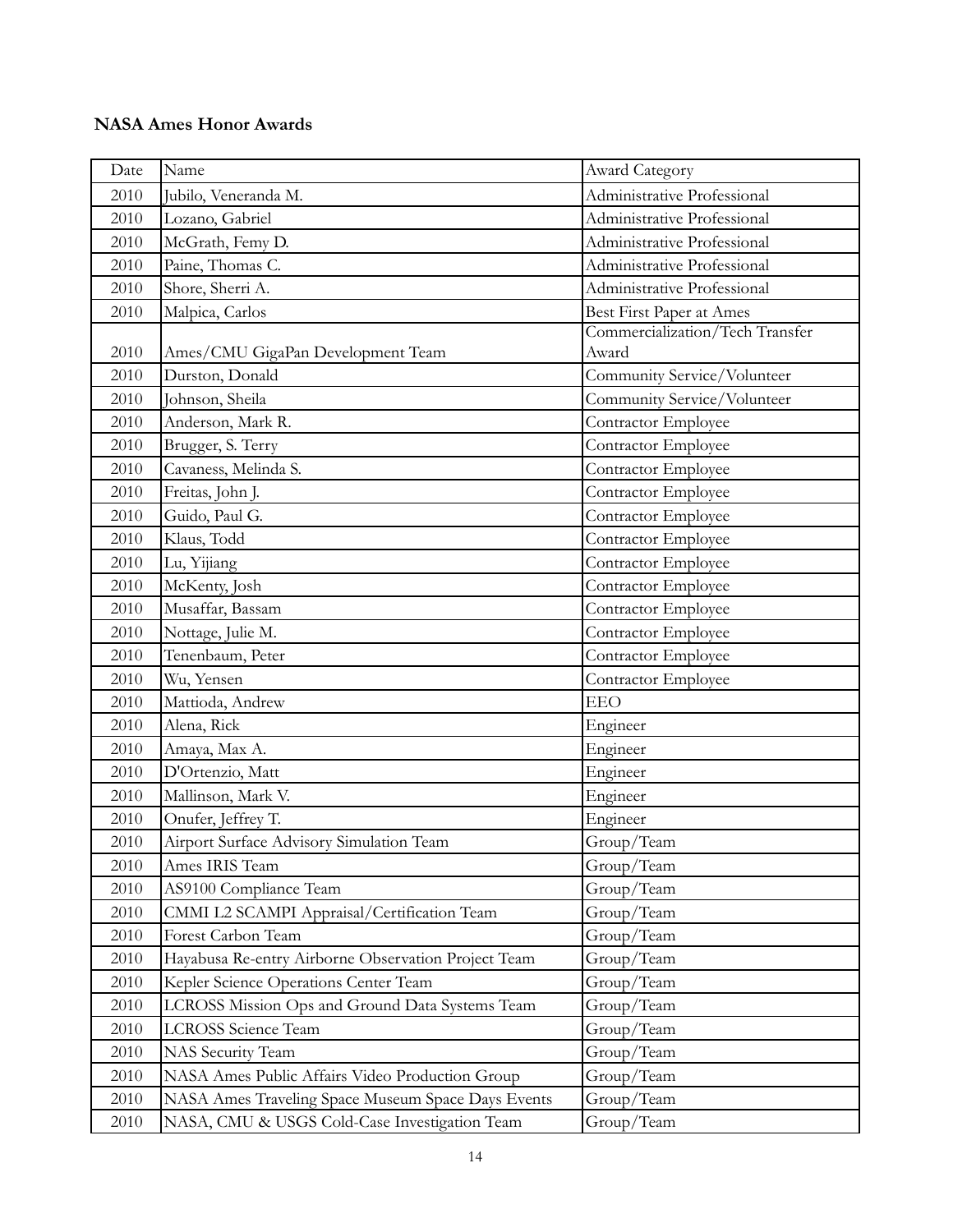| Date | Name                                               | Award Category                                                       |
|------|----------------------------------------------------|----------------------------------------------------------------------|
| 2010 | NASA/USAF/CA ANG/129th RQW Permit Team             | Group/Team                                                           |
| 2010 | STL Team                                           | Group/Team                                                           |
| 2010 | Technology Development/NASA iPhone App             | Group/Team                                                           |
| 2010 | Terrestrial Observation and Prediction System Team | Group/Team                                                           |
| 2010 | TROPI-2 Payload Team                               | Group/Team                                                           |
| 2010 | Yuri's Night                                       | Group/Team                                                           |
| 2010 | Braxton, Venoncia                                  | Mentor                                                               |
| 2010 | Kitaplioglu, Cahit                                 | Mentor                                                               |
| 2010 | Fanson, James L. (JPL)                             | <b>NASA</b> Employee                                                 |
| 2010 | Dotson, Jessie L.                                  | Project Manager                                                      |
| 2010 | Grinstead, Jay H.                                  | Project Manager                                                      |
| 2010 | Sobeck, Charles K.                                 | Project Manager                                                      |
| 2010 | Sun, Sidney C.                                     | Project Manager                                                      |
| 2010 | Hee, Leonard C.                                    | Safety and Environment                                               |
| 2010 | Bebout, Brad                                       | Scientist/Researcher                                                 |
| 2010 | Bryson, Stephen T.                                 | Scientist/Researcher                                                 |
| 2010 | Sandford, Scott                                    | Scientist/Researcher                                                 |
|      |                                                    | Secretary/Administrative Assistant                                   |
| 2010 | Fox, Erlinda                                       | Support                                                              |
| 2010 | Munar, Lori                                        | Secretary/Administrative Assistant<br>Support                        |
| 2010 | Jacome, Lynnette C.                                | Student                                                              |
| 2010 | Kieselbach, Melissa A.                             | Student                                                              |
| 2010 | Ngo, Christina                                     | Student                                                              |
| 2010 | Connolly, James                                    | Supervisor/Manager                                                   |
| 2010 | Haberle, Robert M.                                 | Supervisor/Manager                                                   |
| 2010 | Wigley, Cecilia L.                                 | Supervisor/Manager                                                   |
| 2010 | Cox, Diana M.                                      | <b>Technical Support</b>                                             |
| 2010 | Quigley, Emmett A.                                 | Technician                                                           |
| 2010 | Jin, Haoqiang H.                                   | Technology Development                                               |
|      |                                                    | Administrative Assistant                                             |
| 2011 | Nagy, Deborah C.                                   | Support/Secretary                                                    |
|      |                                                    | Administrative Assistant                                             |
| 2011 | Twitchell, Kay L.                                  | Support/Secretary                                                    |
| 2011 | Cauterucio, Dennis R.                              | Administrative Professional                                          |
| 2011 | Kouba, Kevin F.                                    | Administrative Professional                                          |
| 2011 | Norris, Beverly M.                                 | Administrative Professional<br>Commercialization/Technology Transfer |
| 2011 | Blake, David F.                                    | Award                                                                |
| 2011 | Acosta, Dennis W.                                  | Contractor Employee                                                  |
| 2011 | Boshuizen, Christopher R.                          | Contractor Employee                                                  |
| 2011 | Craun, Robert W.                                   | Contractor Employee                                                  |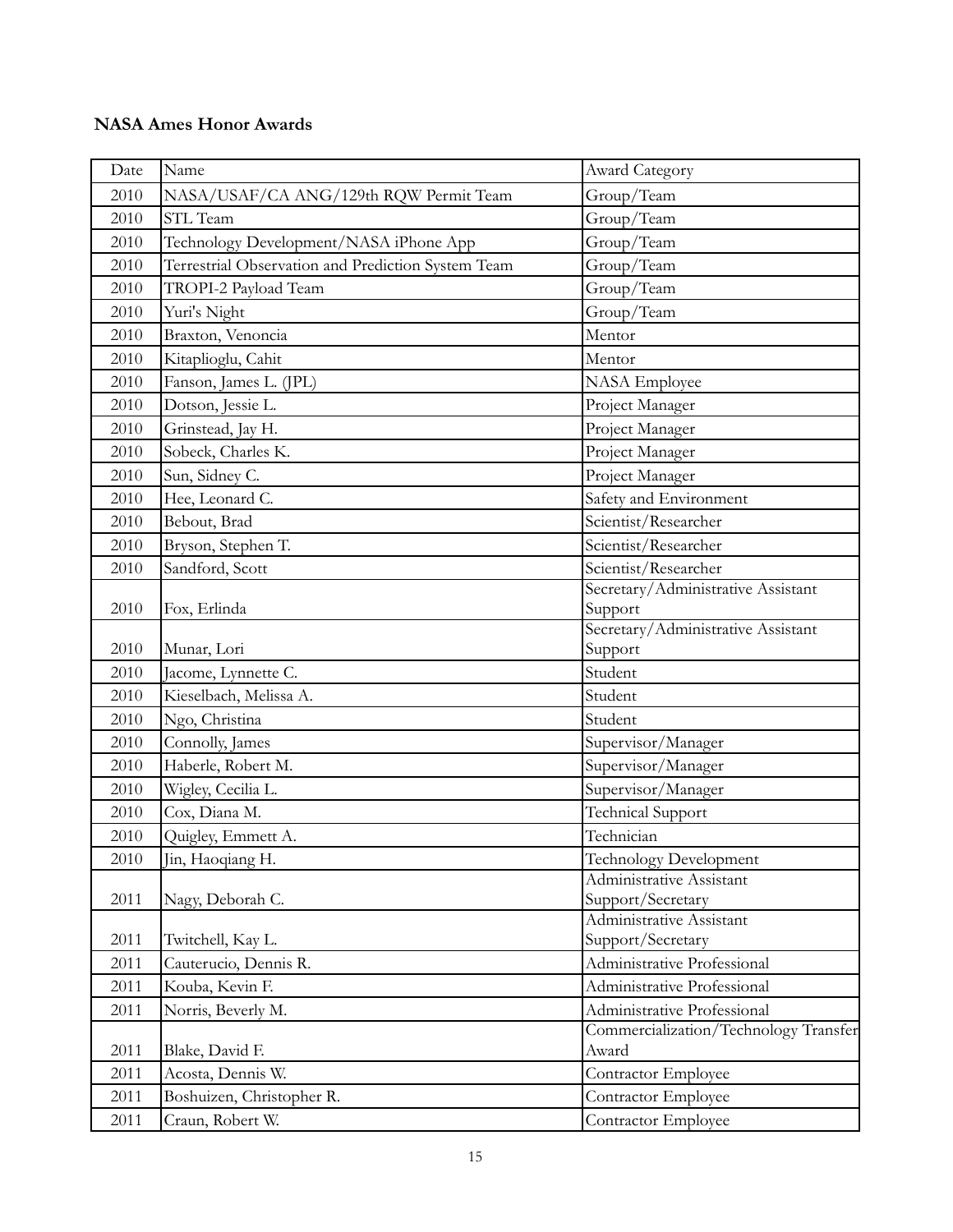| Date | Name                                             | <b>Award Category</b>            |
|------|--------------------------------------------------|----------------------------------|
| 2011 | Dumars, Paula M.                                 | Contractor Employee              |
| 2011 | Eshagh, William E.                               | Contractor Employee              |
| 2011 | Figueira, Edward A.                              | Contractor Employee              |
| 2011 | Forsman, Lynette I.                              | Contractor Employee              |
| 2011 | Lai, Chok Fung                                   | Contractor Employee              |
| 2011 | Lehmer, Ronald D.                                | Contractor Employee              |
| 2011 | Leonard, Michael W.                              | Contractor Employee              |
| 2011 | Magana, Juan A.                                  | Contractor Employee              |
| 2011 | Miller, Walter E.                                | Contractor Employee              |
| 2011 | Sato, Kevin Y.                                   | Contractor Employee              |
| 2011 | Warmbrodt, William G.                            | Diversity and Opportunity        |
| 2011 | Young, Larry A.                                  | Education and Outreach           |
| 2011 | Burnside, Nathan J.                              | Engineer                         |
| 2011 | Cote, Miles T.                                   | Engineer                         |
| 2011 | Grabbe, Shon R.                                  | Engineer                         |
| 2011 | Grymes, Rose A.                                  | Environmental and Sustainability |
| 2011 | ACFS Simulation Model Upgrade Team               | Group/Team                       |
| 2011 | Ames Railroad Valley (RRV) Experiment 2011 Team  | Group/Team                       |
| 2011 | Ames Shuttle Orbiter Aerothermal Analysis Team   | Group/Team                       |
| 2011 | Ames' Inaugural Diversity and Inclusion Day Team | Group/Team                       |
| 2011 | <b>ARCLAN Engineering &amp; Operations Team</b>  | Group/Team                       |
| 2011 | CBTM-3 Payload Team                              | Group/Team                       |
| 2011 | Fusion Imaging Team                              | Group/Team                       |
| 2011 | International Visits Specialists Team            | Group/Team                       |
| 2011 | Kepler Anomaly Resolution Team                   | Group/Team                       |
| 2011 | MI2 Team                                         | Group/Team                       |
| 2011 | Operational Based Vision Assessment Team         | Group/Team                       |
| 2011 | SOFIA Outreach Group                             | Group/Team                       |
| 2011 | STL2 Team                                        | Group/Team                       |
| 2011 | Ultrasound 2 Project Team                        | Group/Team                       |
| 2011 | Kennon, James E.                                 | Mentor                           |
| 2011 | Morse, David R.                                  | Mentor                           |
| 2011 | Ballinger, Deborah S.                            | Project Management               |
| 2011 | Cappuccio, Gelsomina                             | Project Management               |
| 2011 | Pletcher, David L.                               | Project Management               |
| 2011 | Borucki, William J.                              | Scientist or Researcher          |
| 2011 | Koehne, Jessica                                  | Scientist or Researcher          |
| 2011 | Downing, David F. (KSC)                          | Special Appreciation             |
| 2011 | Jensen, Steven C. (DFRC)                         | Special Appreciation             |
| 2011 | Cunha, Cherise L.                                | Student                          |
| 2011 | Jacome, Lynnette C.                              | Student                          |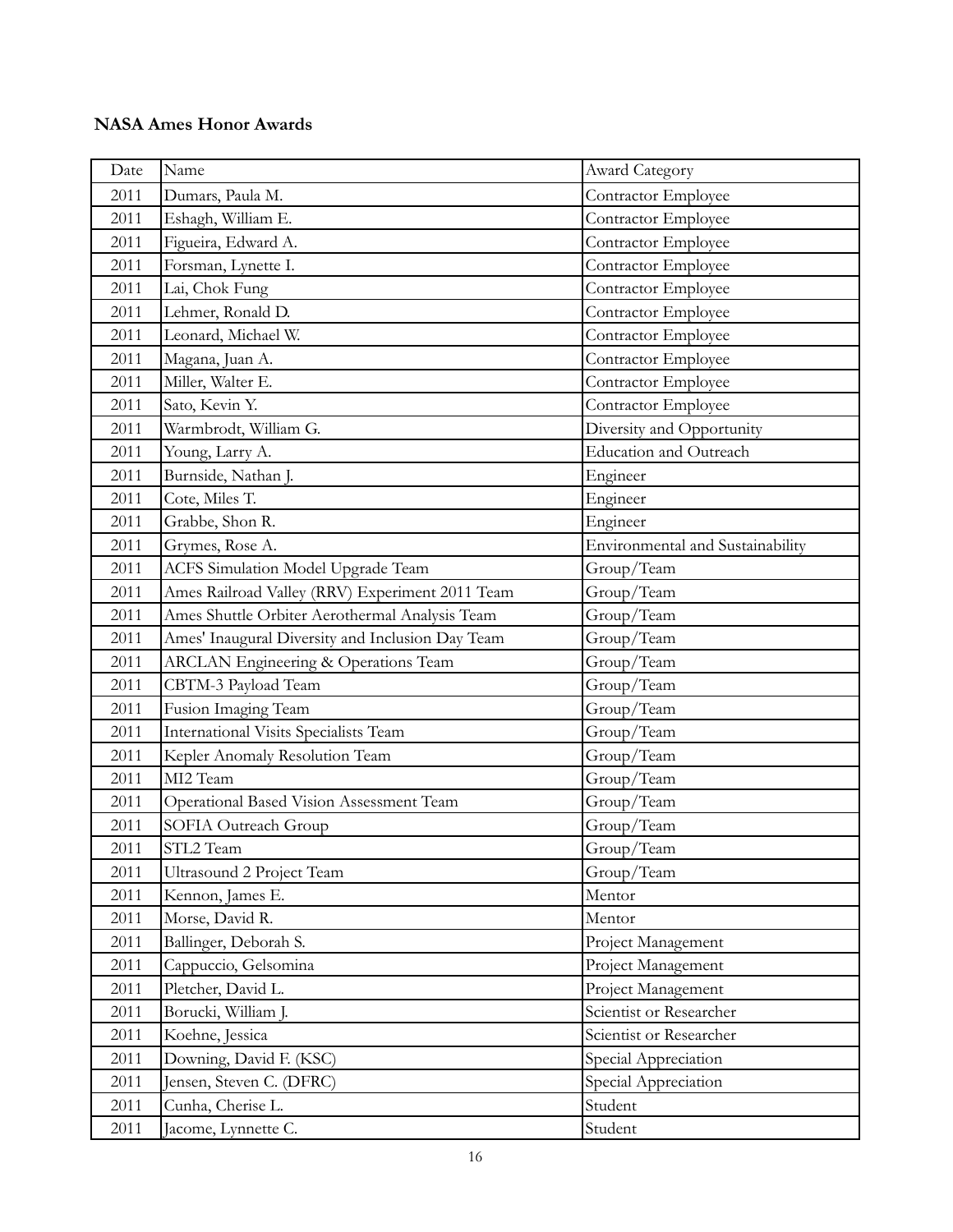| Date | Name                                                              | Award Category                                 |
|------|-------------------------------------------------------------------|------------------------------------------------|
| 2011 | Shirazi, Lubna M.                                                 | Student                                        |
| 2011 | Mehta, Rabindra D.                                                | Supervisor/Manager                             |
| 2011 | Suffel, Susan P.                                                  | Technical Support/Professional                 |
| 2011 | Meszaros, Shawn A.                                                | Technician                                     |
| 2011 | Walker, Robert L.                                                 | Technician                                     |
|      | Erlinda Fox                                                       | Administrative Assistant                       |
| 2012 |                                                                   | Support/Secretary                              |
| 2012 | Cynthia Carbon-Norman                                             | Administrative Professional                    |
| 2012 | Ronnee R. Gonzalez                                                | Administrative Professional                    |
| 2012 | Andrew B. Watson                                                  | Commercialization/Technology Transfer<br>Award |
| 2012 | Angela M. Detweiler, Bay Area Environmental Research<br>Institute | Contractor Employee                            |
| 2012 | Darlene Lim, SETI Institute                                       | Contractor Employee                            |
| 2012 | Girish H. Chachad, Science Application Intl. Corporation          | Contractor Employee                            |
| 2012 | Gregory T. Swanson, ERC Inc.                                      | Contractor Employee                            |
| 2012 | Jeffrey C. Smith, SETI Institute                                  | Contractor Employee                            |
| 2012 | Jin-Woo Han, Universities Space Research Association              | Contractor Employee                            |
| 2012 | John J. Rasmussen, Critical Realm Corporation                     | Contractor Employee                            |
| 2012 | Liang Chen, University of California Santa Cruz                   | Contractor Employee                            |
| 2012 | Matthew J. Holtrust, Deltha-Critique                              | Contractor Employee                            |
| 2012 | Theodore J. Garbeff II, AerospaceComputing, Inc.                  | Contractor Employee                            |
| 2012 | Yung-Cheng Chu, AerospaceComputing, Inc.                          | Contractor Employee                            |
| 2012 | Leland S. Stone                                                   | Diversity and Opportunity                      |
| 2012 | Rose M. King                                                      | Diversity and Opportunity                      |
| 2012 | Dora M. Herrera                                                   | Education and Outreach                         |
| 2012 | Jonas Dino                                                        | Education and Outreach                         |
| 2012 | Aisha R. Bowe                                                     | Engineer                                       |
| 2012 | Neal M. Chaderjian                                                | Engineer                                       |
| 2012 | Nhan T. Nguyen                                                    | Engineer                                       |
| 2012 | Ames Technology Transfer and Commercial Space Team                | Group/Team                                     |
| 2012 | Bldg. 200/Center Technical Support Team                           | Group/Team                                     |
| 2012 | Fruit Flies in Space Team                                         | Group/Team                                     |
| 2012 | Kepler Science Conference Local Committee                         | Group/Team                                     |
| 2012 | Office of the Center Director Executive Team                      | Group/Team                                     |
| 2012 | Pleiades Sandy Bridge Integration Team                            | Group/Team                                     |
| 2012 | President of the United States Visit to NASA ARC                  | Group/Team                                     |
| 2012 | REDS Team                                                         | Group/Team                                     |
| 2012 | SOFIA @ Ames                                                      | Group/Team                                     |
| 2012 | SOFIA Science Quality Assurance Team                              | Group/Team                                     |
| 2012 | SOFIA Science Software Development Team                           | Group/Team                                     |
| 2012 | Spot and Runway Departure Advisor Simulation Team                 | Group/Team                                     |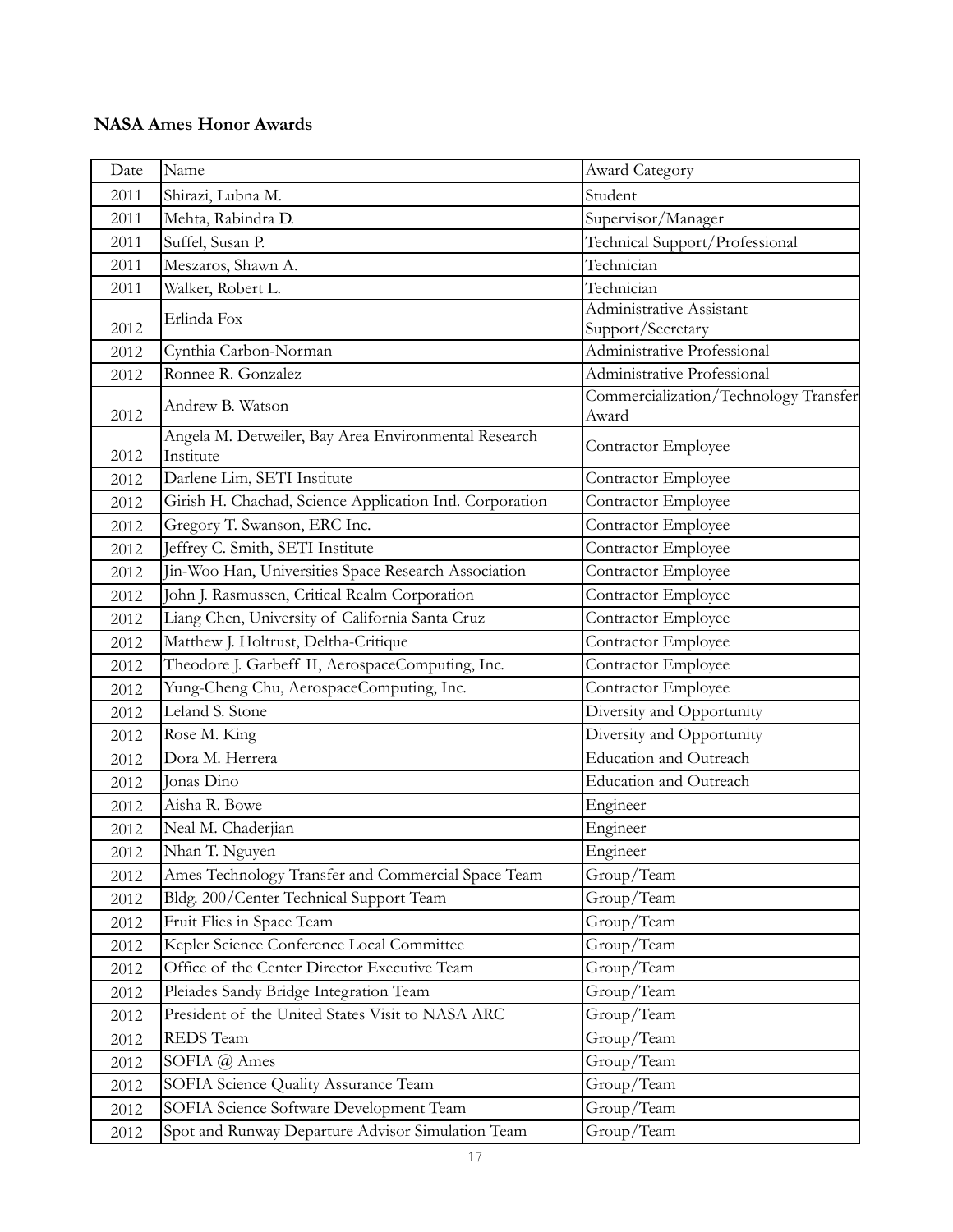| Date | Name                                               | <b>Award Category</b>                 |
|------|----------------------------------------------------|---------------------------------------|
| 2012 | Sustainability Base, Design to Occupied Operations | Group/Team                            |
| 2012 | <b>System F6 Procurement Team</b>                  | Group/Team                            |
| 2012 | Brad M. Bebout                                     | Mentor                                |
| 2012 | Gregory G. Zilliac                                 | Mentor                                |
| 2012 | Michael J. Aftosmis                                | Mentor                                |
| 2012 | William G. Warmbrodt                               | Mentor                                |
| 2012 | Parimal H. Kopardekar                              | Project Management                    |
| 2012 | Jack J. Lissauer                                   | Scientist or Researcher               |
| 2012 | John A. Cavolowsky, Headquarters                   | Special Appreciation                  |
| 2012 | David D. Murakami                                  | Student                               |
| 2012 | Lubna M. Shirazi                                   | Student                               |
| 2012 | Daniel M. Bufton                                   | Supervisor/Manager                    |
| 2012 | David R. Morse                                     | Supervisor/Manager                    |
| 2012 | Diane P. Selby                                     | Supervisor/Manager                    |
| 2012 | Diane Alexander                                    | Technical Support/Professional        |
| 2012 | David S. Andrews                                   | Technician                            |
|      |                                                    | Administrative Assistant              |
| 2013 | Spencer, Arelene C.                                | Support/Secretary                     |
| 2013 | <b>Beasley, Dolores</b>                            | Administrative Professional           |
| 2013 | Logan, Heather                                     | Administrative Professional           |
| 2013 | Simurda, Laura J.                                  | Best First Paper                      |
| 2013 | Aftosmis, Michael J.                               | Commercialization/Technology Transfer |
| 2013 | Bui Cordrey, Anna                                  | Contractor Employee                   |
| 2013 | Campbell, Jennifer R.                              | Contractor Employee                   |
| 2013 | Gaskins, Dennis R.                                 | Contractor Employee                   |
| 2013 | Gross, Michael A.                                  | Contractor Employee                   |
| 2013 | Kalar, Donald J.                                   | Contractor Employee                   |
| 2013 | Kushner, Laura K.                                  | Contractor Employee                   |
| 2013 | Martin, Lynne H.                                   | Contractor Employee                   |
| 2013 | Nguyen, Duy D.                                     | Contractor Employee                   |
| 2013 | Nowland, Thoth                                     | Contractor Employee                   |
| 2013 | Plice, Laura E.                                    | Contractor Employee                   |
| 2013 | Prevost, Scott                                     | Contractor Employee                   |
| 2013 | Seader, Shawn                                      | Contractor Employee                   |
| 2013 | Sharma, Shivanjli                                  | Contractor Employee                   |
| 2013 | Yancy, Rosa C.                                     | Contractor Employee                   |
| 2013 | Girten, Beverly E.                                 | <b>Education and Outreach</b>         |
| 2013 | Gundy-Burlet, Karen L.                             | Engineer                              |
| 2013 | Vuong, Nghia D.                                    | Engineer                              |
| 2013 | Ames Photo/Video Group                             | Group/Team                            |